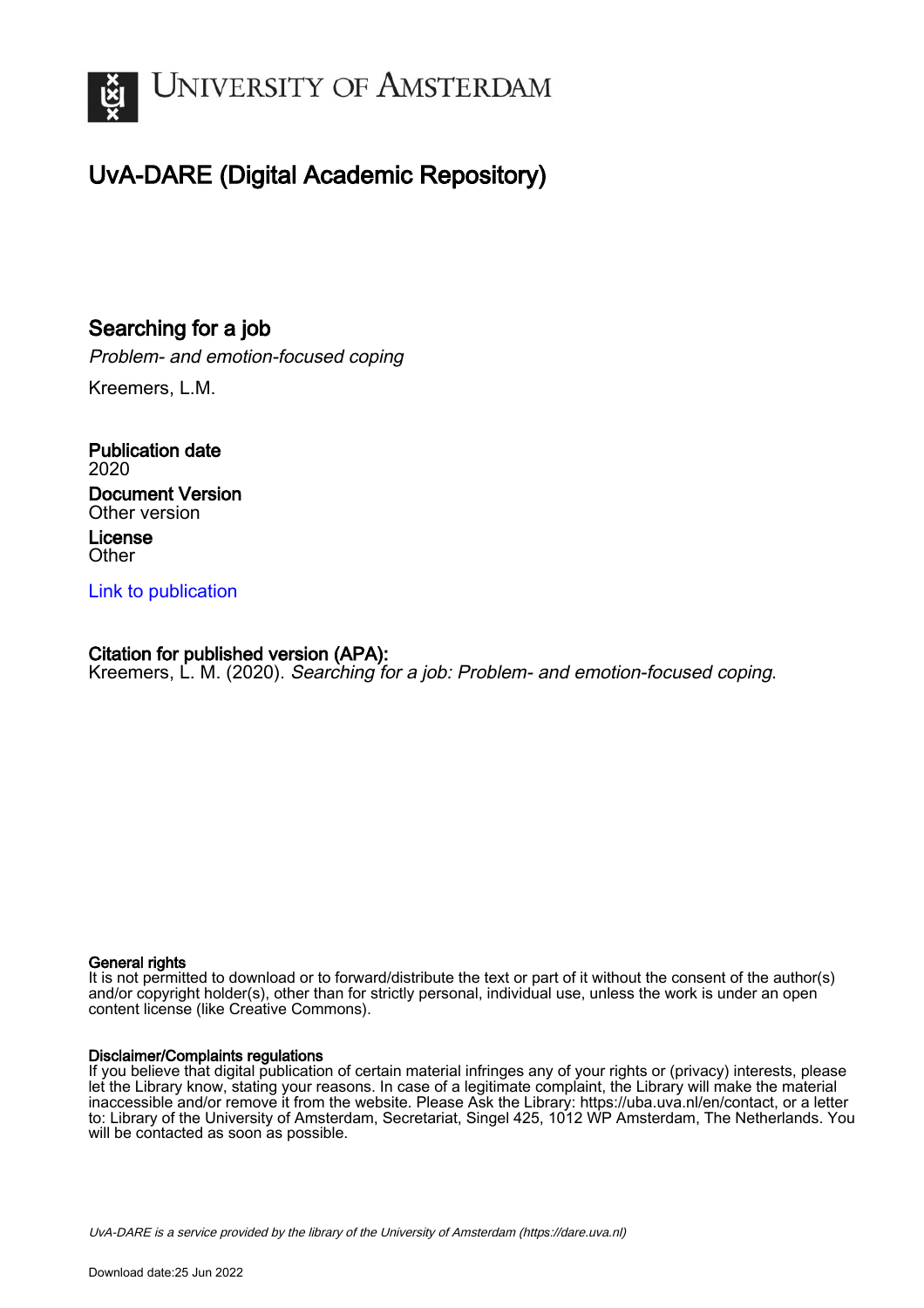# Chapter 4

Testing a Self-compassion Intervention among Job Seekers: Self-compassion Beneficially Impacts Affect Through Reduced Self-Criticism

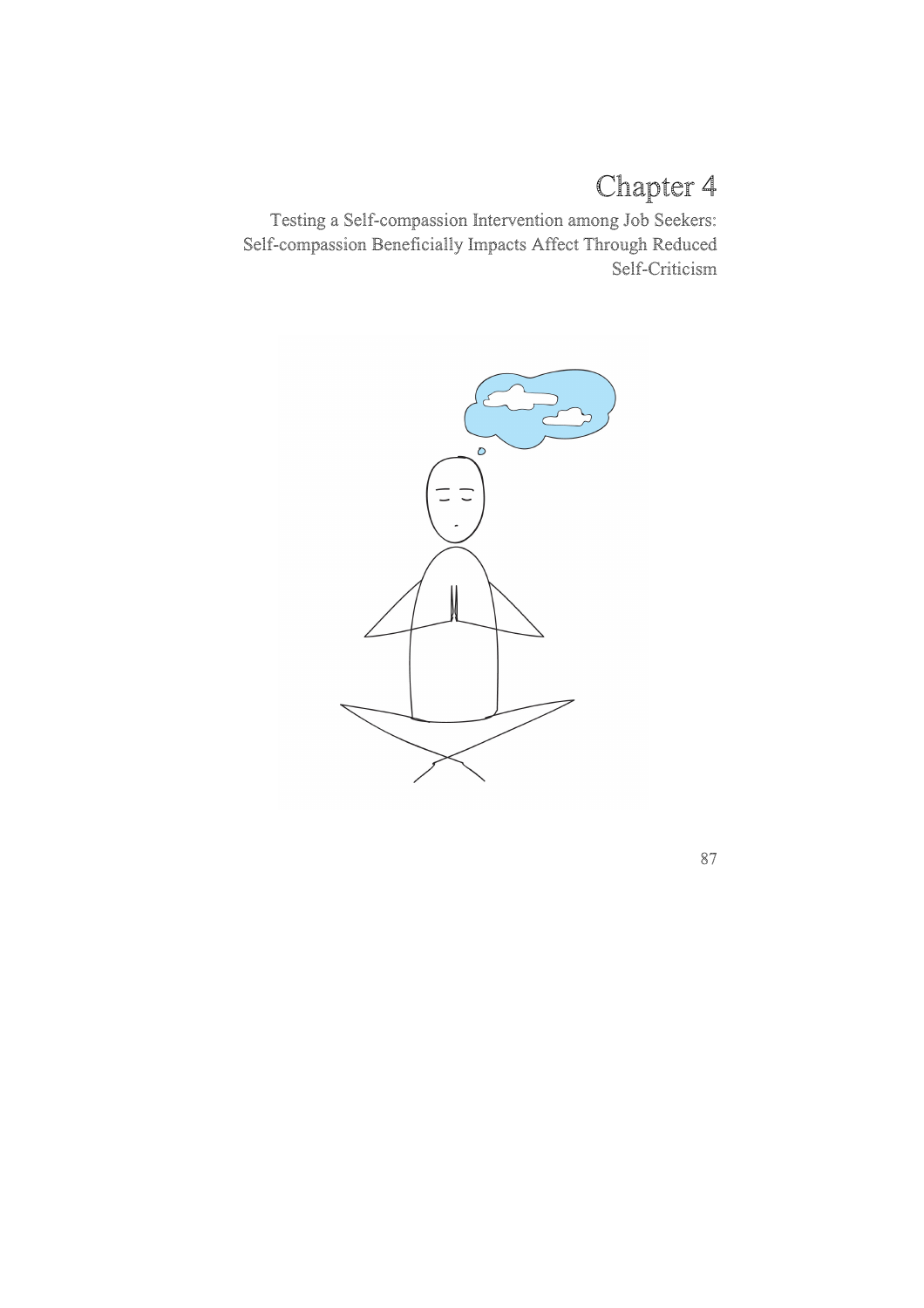#### **Abstract**

Searching for a job is associated with various obstacles and difficulties that can elicit negative emotions, and undermine positive emotions. Having self-compassion has been suggested to benefit job seekers' emotional responses regarding negative job search experiences. In the current field experiment  $(N = 180)$  we examined whether self-compassion can be increased among job seekers. Using writing exercises in which job seekers are instructed to reflect on their experiences with self-compassion, we examined whether state selfcompassion was enhanced and consequently influenced job seekers' affect. Furthermore, we tested whether this positive influence on affect could be explained by reduced self-criticism. We designed a between-participants field experiment with two conditions (i.e., selfcompassion vs. control) and three measurement times one week apart: A baseline questionnaire, the intervention and a second questionnaire, and a follow-up questionnaire. Results show that the self-compassion writing exercise increased job seekers' state selfcompassion, which in turn related to their affective responses to job search. Specifically, their negative deactivating affect (e.g., sadness) was lower and their positive deactivating affect (e.g., calmness) was higher immediately after the self-compassion writing exercise than after reflecting freely (i.e., the control condition). The effects on job seekers' affect were mediated by reduced self-criticism.

## **Keywords**

Job search, self-compassion, negative affect, positive affect, selfcriticism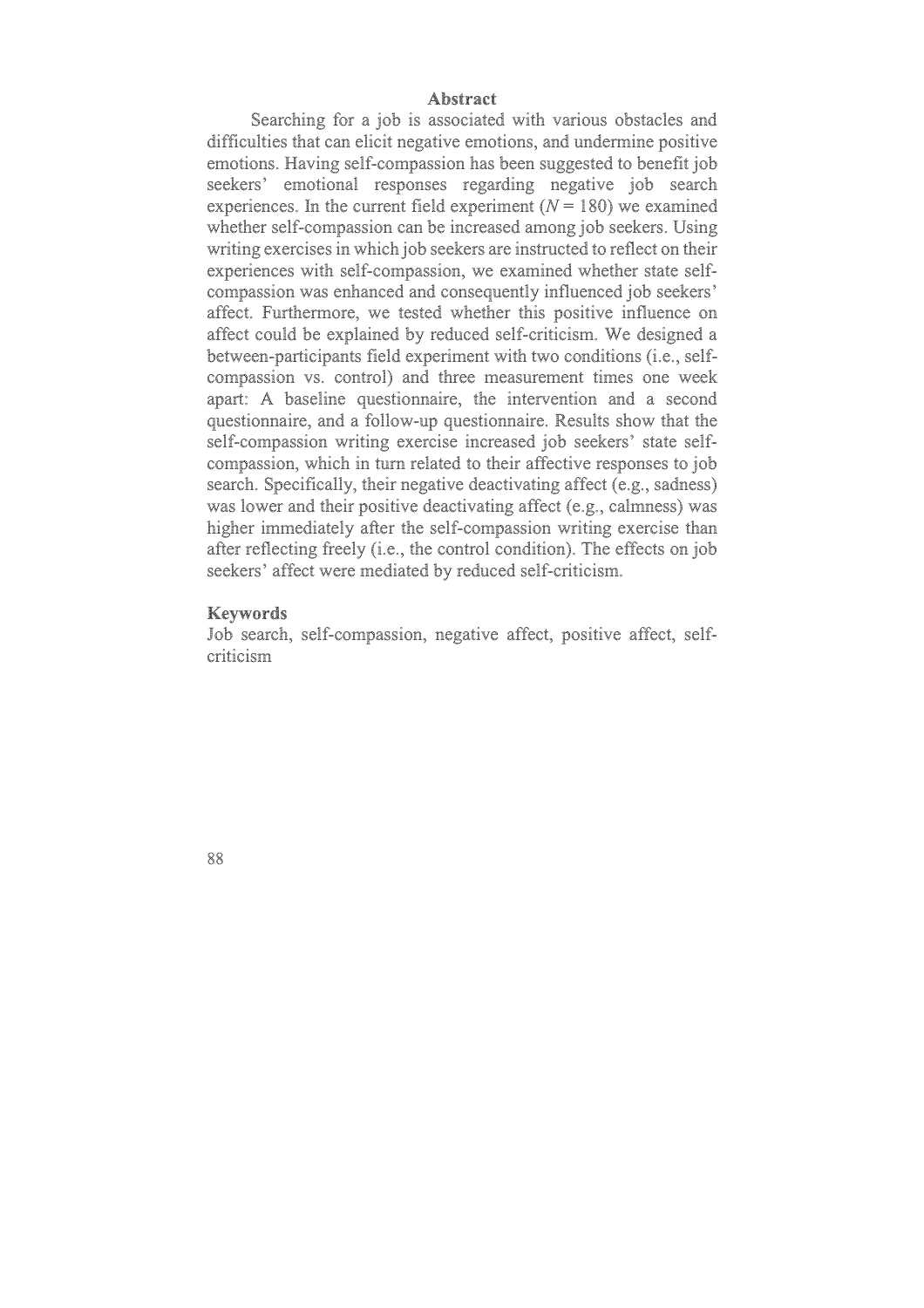Most people search for a job at some stage in their career, for example when entering the labor market after finishing school, when a temporary contract ends, after being laid off, or when desiring to make a career move. The chance of finding employment increases to the extent that job seekers put effort in their search and search intensively (Kanfer et al., 2001). However, job search includes activities that can be difficult and stressful, and is associated with various negative experiences such as rejections or failing to find job leads (Song et al., 2009), making job seekers prone to feelings of selfdoubt, anxiety, self-criticism, and rumination (e.g., Wanberg, Basbug, et al., 2012). This makes job search an emotional experience that may harm job seekers' wellbeing (McKee-Ryan et al., 2005). Understandably, job seekers can become discouraged during their search and postpone or hold off searching for a job, which lengthens the duration of their unemployment, leading to adverse consequences for themselves, their families, and society as a whole (Klehe & Van Hooft, 2018).

Several scholars have called for research that investigates ways in which job seekers can deal with negative job search experiences to reduce their negative emotional impact (e.g., Song et al., 2009; Turban et al., 2013). This is important because while negative affect during job search frequently occurs, it is positive affectivity that enhances job search success (Turban et al., 2013). Self-compassion may be a promising coping mechanism for job seekers when experiencing negative job search events because self-compassioned cognitions make individuals respond to failure with kindness to the self, make them aware that failure is human, and let them acknowledge their emotions with a healthy distance (Neff, 2003a). A recent correlational study has indeed shown that job seekers higher on trait self-compassion were less affected by negative job search experiences than job seekers with less self-compassion (Kreemers et al., 2018). They felt more positive and less negative while searching for a job. Although, self-compassion is considered to be a general tendency, it can also be induced/trained (e.g., Breines & Chen, 2012;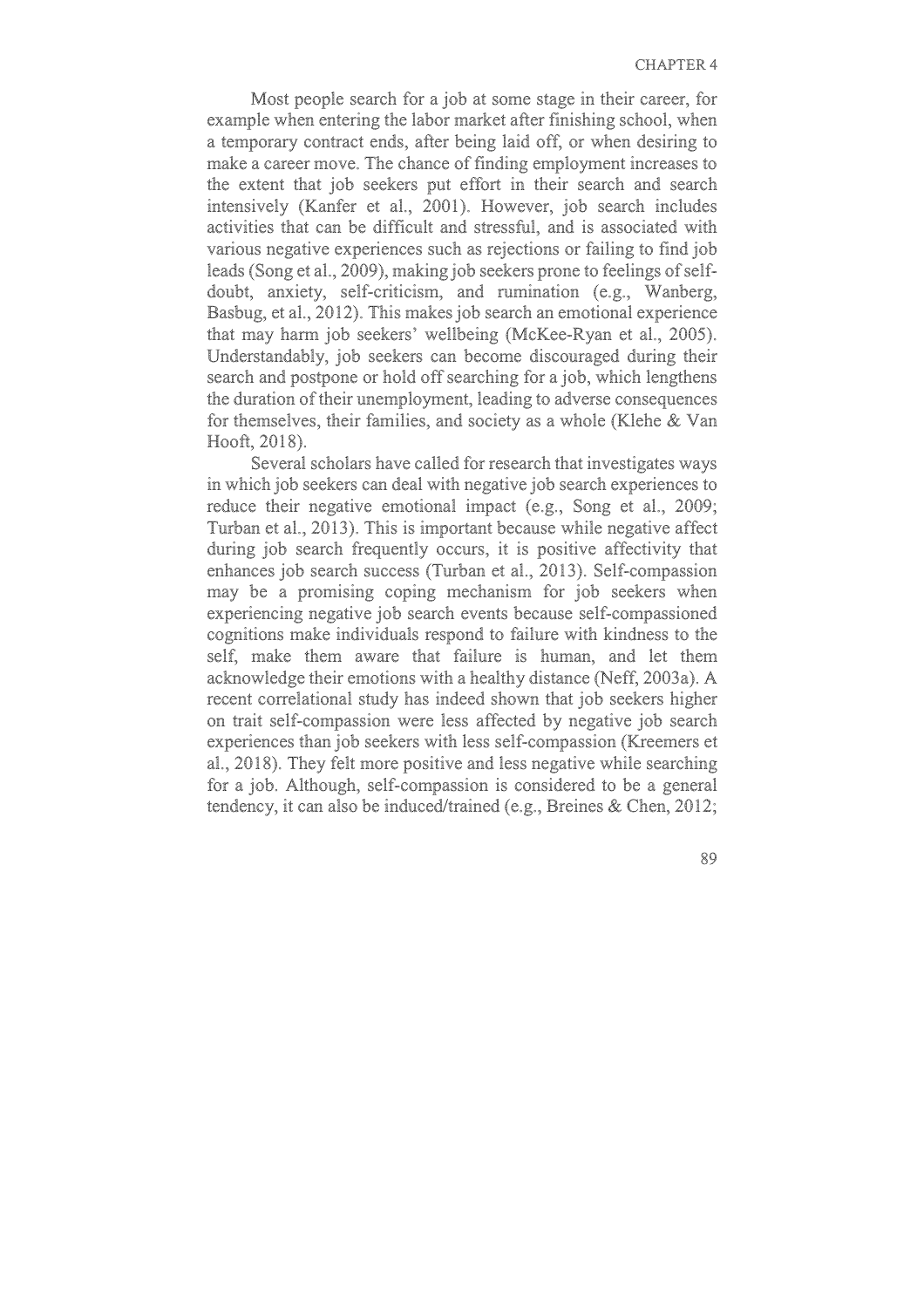Leary et al., 2007; Shapira & Mongrain, 2010; J. W. Zhang & Chen, 2016).

In the current study, we follow up on Kreemers et al. (2018) correlational study and test the causal effects of self-compassion on job seekers' emotions during their job search. Different from Kreemers et al. (2018) who examined trait self-compassion and it relationships with affect, we focus on state self-compassion, thus the self-compassioned cognitions that can be influenced. Specifically, in an experimental field study we examine whether an online selfcompassion intervention composed of writing exercises that facilitate taking a self-compassioned perspective towards job search difficulties make job seekers feel better in comparison to a control condition composed of writing exercises in which job seekers reflect freely on their difficulties. In addition to testing whether writing exercises promote job seekers' state self-compassion and consequently positively influence their affect, we aim to increase our understanding of the process through which self-compassion influences affect. Based on theorizing and prior research, we propose that enhanced self-compassion will reduce self-criticism among job seekers, which will attenuate negative affect and elevate positive affect.

This study contributes to both research and practice in the field of job search for a number of reasons. First, although prior research by Kreemers at al. (2018) showed a relationship between selfcompassion and job seekers' affect, this was correlational and we can therefore not rule out the possibility that this relationship is spurious or reversed. The experimental design of the current study allows us to draw causal conclusions regarding the impact of self-compassion on job seekers' affective responses to their job search experiences. This is relevant for designing job search interventions, because thus far meta-analyses (Liu, Huang, & Wang, 2014) could not identify stress management interventions as effective components of job search interventions. Self-compassion has the potential to aid job seekers in effectively dealing with stress that occurs as a consequence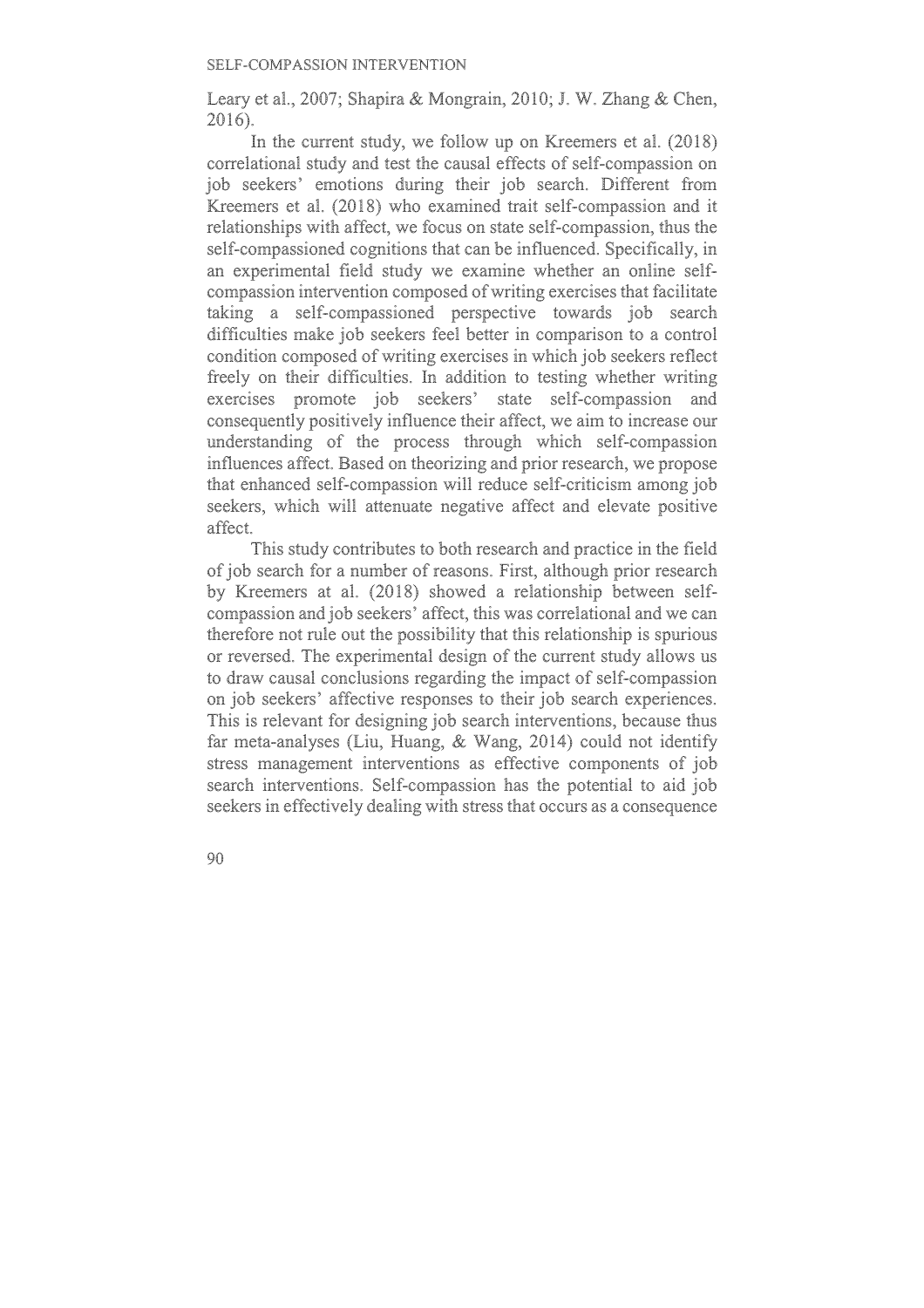of negative job search experiences. In addition, we propose and test whether reduced self-criticism is the underlying mechanism that drives the effects of the self-compassion intervention. Although previous research has shown a negative relation between selfcompassion and self-criticism (Gilbert & Procter, 2006), selfcriticism has not been tested as mediator between self-compassion and affect. Understanding how self-compassion makes job seekers feel better can be informative to targeting specific sensitive groups (e.g., those who suffer more from self-criticism; Shapira & Mongrain, 2010) who could benefit from a self-compassion intervention. Finally, our experimental field study does not only provide a stringent test of self-compassion theory, it also has practical relevance. Practical recommendations often rely on the notion of causality (e.g., Aguinis & Edwards, 2014; Eden, 2017). Hence, the insights gained by this study may provide tools that could be implemented in practice, such as writing exercises to facilitate taking a self-compassioned perspective on job search difficulties.

## **Job Search and Mental Well-Being**

Job seekers engage in a range of job search activities that contribute to job attainment such as searching for vacancies, having network conversations, contacting employment agencies, applying for jobs, and eventually asking for feedback to improve their application letter. Job search requests cyclical self-regulatory behavior that is purposive and self-organized (Kanfer et al., 2001). The amount of time and effort that job seekers spend on job search activities is positively related to job search success (Kanfer et al., 2001). However, during job search there is hardly a clear pathway towards reaching the desired employment outcome. People oftentimes receive little feedback on the steps they take along the way other than rejections, which makes it hard to perceive progress. Results of a daily diary study show that a lack of job search progress adversely relates to how job seekers feel (Wanberg et al., 2010). Furthermore, the more time job seekers spend on their job search, the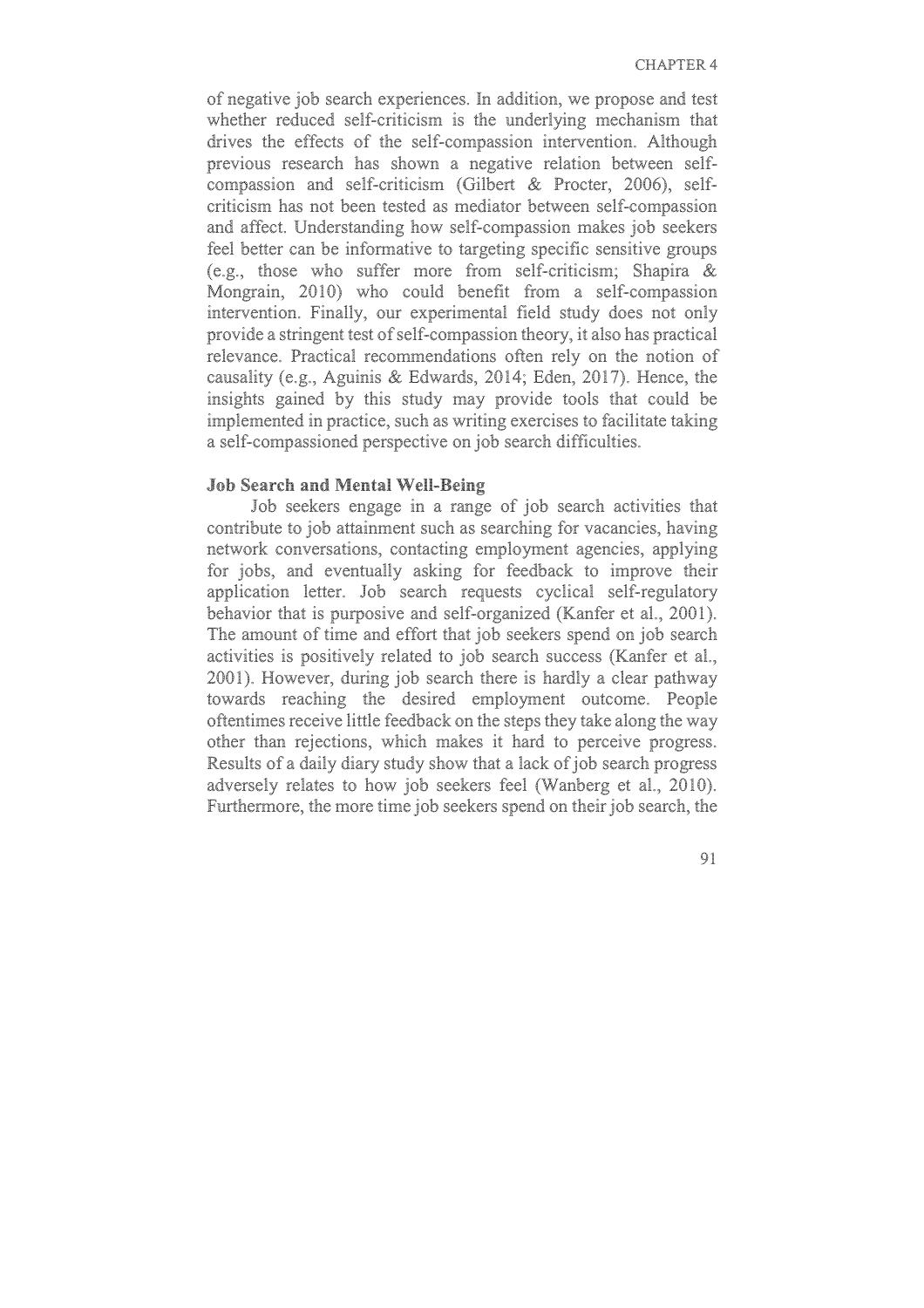more negative job search experiences they have and the higher their distress (Song et al., 2009). Qualitative research has indicated that job seekers are especially prone to feelings of self-doubt, anxiety, self-criticism, and rumination (e.g., Wanberg et al., 2012). Job search difficulties such as rejection, failure to find suitable leads, and lack of job search progress elicit negative thoughts and feelings which in turn harm job seekers' mental well-being. In addition to eliciting negative emotions, job search difficulties also undermine positive emotions (Kreemers et al., 2018), which has consequences for job search outcomes, as especially positive feelings are related to job search success (Turban et al., 2013). Therefore, it is important to identify how negative affective responses during job search can be reduced and positive affective responses can be increased.

The hedonic tone of affective responses (positive vs. negative) can be further specified in activation level (Yik et al., 2011), that is, the extent to which an affective response is activating or deactivating. This results in four types of affect: activating negative (e.g., nervous) and positive affect (e.g., enthusiastic) and deactivating negative affect (e.g., disappointed) and positive affect (e.g., at ease). Given that job search is such an emotional experience in which job seekers experience a wide range of emotions (Kreemers et al., 2018; Wanberg, Basbug, et al., 2012) and previous research has shown that emotions with different hedonic tone and activation level originate from different sources and elicit different outcomes (e.g., Baas et al., 2008; Carver, 2004; Feldman Barrett & Russell, 1998; Russell, 2003; Taylor, 1991; Watson & Tellegen, 1985; Wrzus et al., 2015; Yik et al., 2011) it seems fitting to examine how self-compassion may contribute to changes in these four types of affect.

## **Self-Compassion**

A healthy way to respond to negative experiences such as setbacks, humiliation, and failure is reflecting on them with selfcompassion. Self-compassion emanated from Buddhist philosophy, and is an emotion-focused coping strategy. It is different from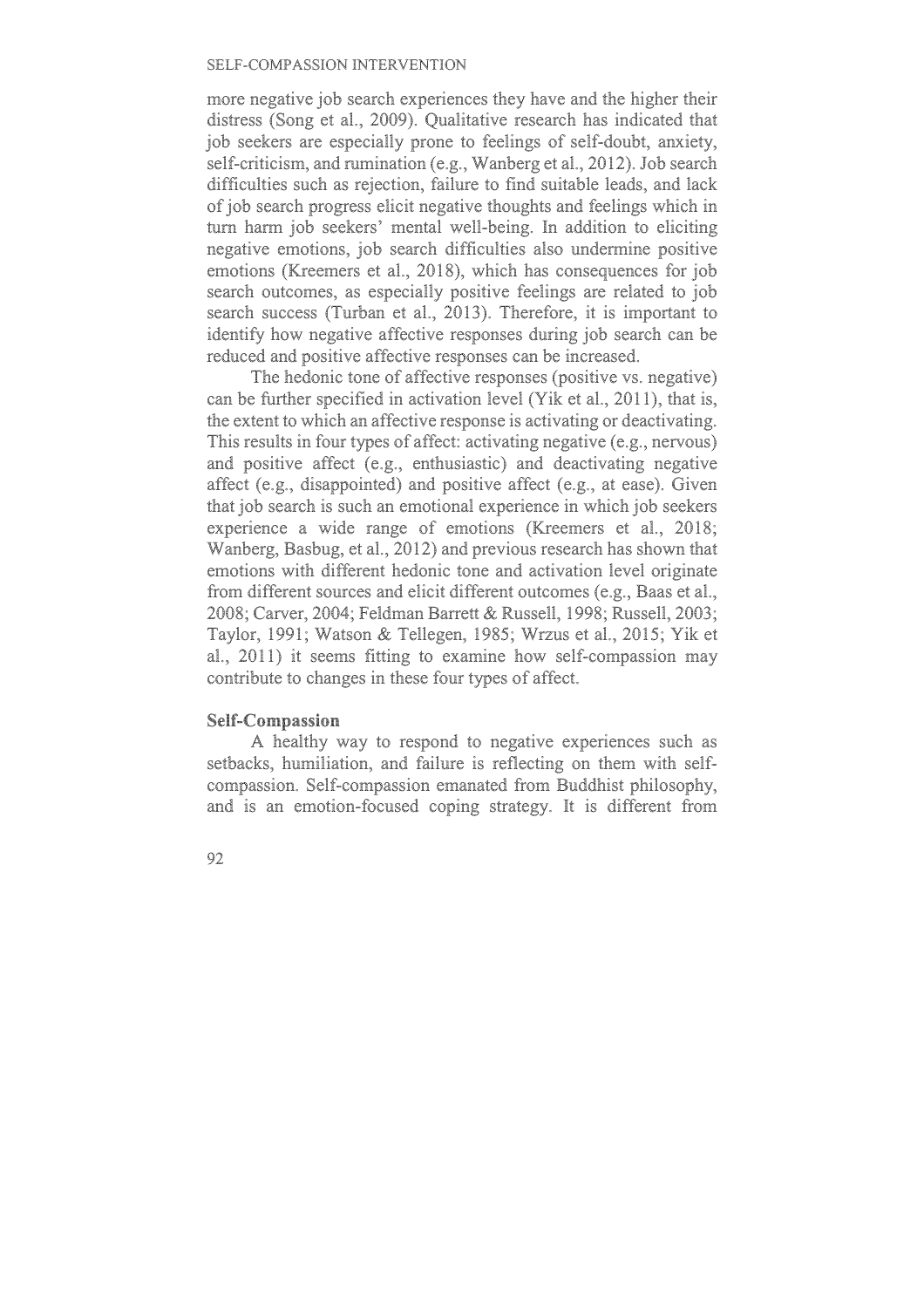traditional emotion regulation strategies in that it does not aim to alter people's emotional state, but rather allows for emotions to exist in kind awareness (Neff, 2003a). Self-compassion entails three basic components: self-kindness, common humanity, and mindfulness. People who are self-compassioned respond to their failures with selfkindness and understanding (self-kindness) rather than with harsh self-judgement, they are understanding of the shared nature of their experiences (common humanity) rather than feeling isolated, and they acknowledge their emotions with mindful acceptance (mindfulness) rather than ignoring or exaggerating them (Neff, 2003b). While these components are conceptually distinct, they also interact so as to mutually enhance and engender one another (Neff, 2003a). Self-compassion should not be confused with self-pity because people who pity themselves feel isolated in their misery and fail to recognize the shared nature of their experience (Neff, 2003a). Self-compassion also differs from self-esteem, in that it constitutes more stable feelings of self-worth enabling people to see themselves and their flaws with more clarity than self-esteem, which is more contingent on positive ego-focused outcomes (Neff & Vonk, 2009).

Self-compassionate individuals are better at withstanding experiences of pain and failure, because these experiences are not met with harsh self-condemnation, feelings of isolation, or overidentification with thoughts and emotions. Therefore, there are lower incidences of anxiety and depression among self-compassionate individuals and better mental health outcomes such as more connectedness and subjective well-being (Neff, 2003a, 2003b, Neff et al., 2005, 2007). Previous research shows that people who are able to reflect on their experiences with self-compassion generally feel better and have more moderate responses to unpleasant and selfrelevant experiences than people who are not able to reflect on their experiences with self-compassion (e.g., Leary et al., 2007; Neff et al., 2005, 2007). For example, previous research showed that students who were instructed to be more self-compassioned experienced less negative affect in response to unfavorable feedback (Leary et al.,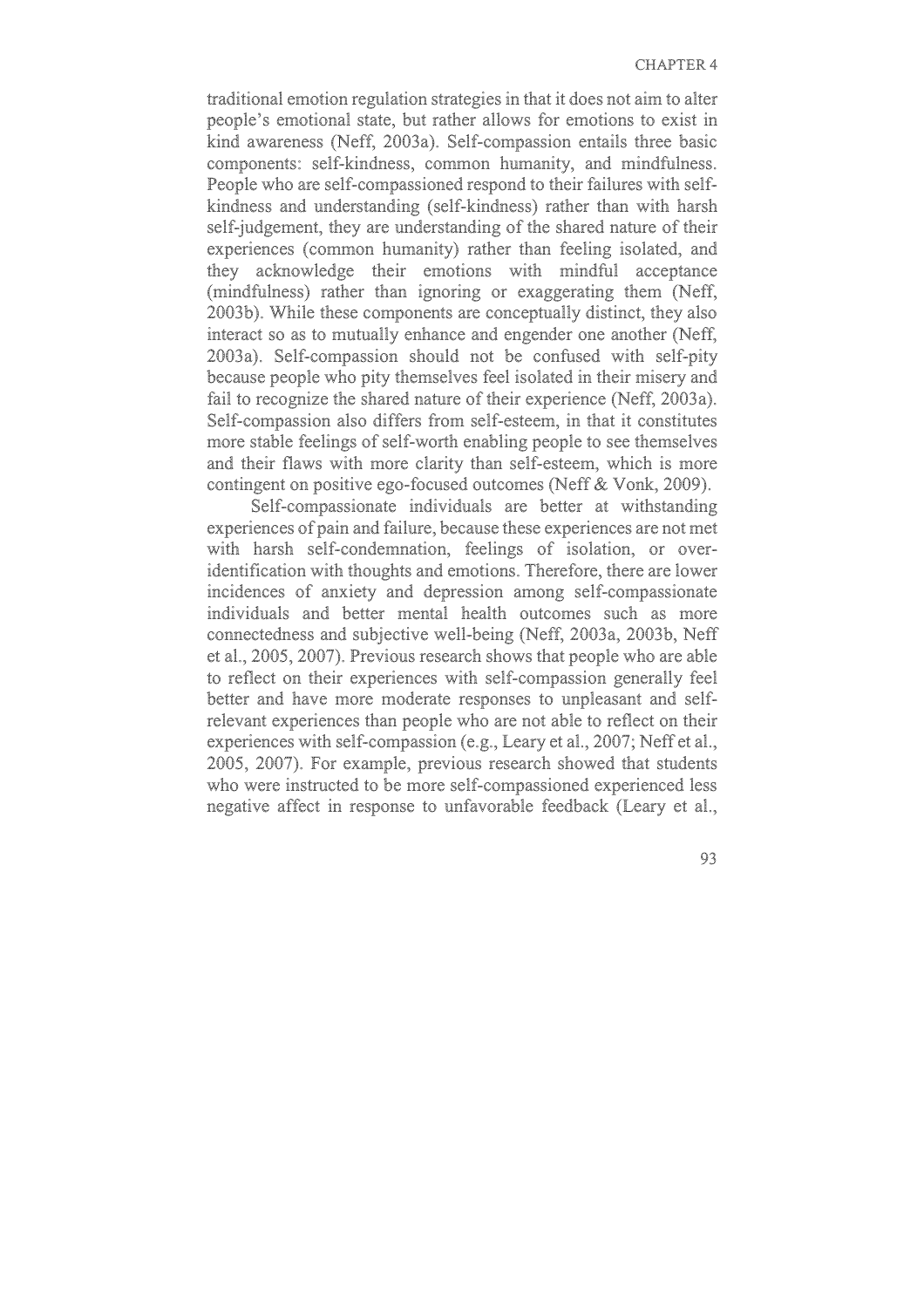2007). Other research showed that students dealt more adaptively with academic failure when they had more self-compassion (Neff et al., 2005). The beneficial role of self-compassion is also apparent in studies with clinical samples with participants suffering from shame or trauma (e.g., Raes, 2010; Thompson & Waltz, 2008).

We propose that self-compassion can be helpful during the job search process which is usually full of self-relevant negative experiences. A recent correlational study indeed showed that job seekers higher on trait self-compassion experienced more positive and less negative emotions during their job search than job seekers lower on trait self-compassion (Kreemers et al., 2018). Given the above theorizing and empirical support for the beneficial psychological effect of self-compassion in times of perceived failure and setback, we expect that stimulating job seekers to reflect on their job search experiences with self-compassion will decrease negative affect (both activating and deactivating) and increase positive affect (both activating and deactivating) in comparison to job seekers who reflect on their experiences freely.

## **Enhancing State Self-Compassion**

Given that self-compassion relates to an array of beneficial psychological outcomes, there have been various attempts to develop methods aimed at stimulating self-compassion (e.g., Adams & Leary, 2007; Au et al., 2017; Breines & Chen, 2012; Gilbert & Procter, 2006; Leary et al., 2007; Neff, 2011; Shapira & Mongrain, 2010; Shapiro, Brown, & Biegel, 2007; Smeets et al., 2014; J. W. Zhang & Chen, 2016). The most simple example is letting participants know that they were not alone in their experience and encouraging them to not be hard on themselves (cf. Adams & Leary, 2007; Breines & Chen, 2012, Experiment 3). More elaborate forms of stimulating selfcompassion are continuous practice with a multitude of exercises intended to move towards a kinder, more mindful mindset that acknowledges the shared nature of negative experiences (see Neff, 2011; Smeets et al., 2014). There are also various therapy forms that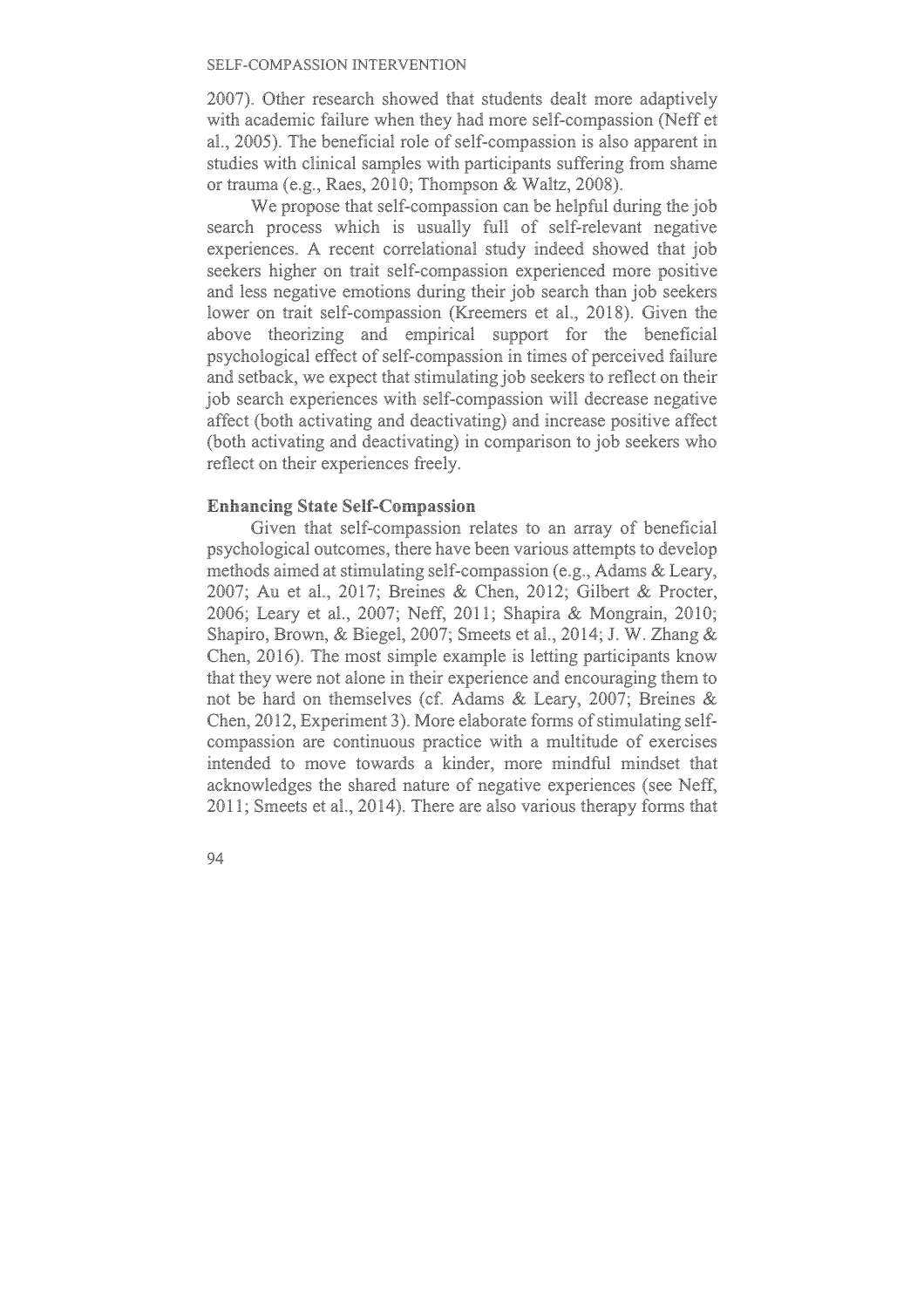have incorporated self-compassion (e.g., Compassion-Based Therapy, Gilbert & Procter, 2006; Mindfulness-Based Stress Reduction, Kabat-Zinn, 1982) and have been shown to successfully increase self-compassion (e.g., Au et al., 2017; Shapiro et al., 2007). A thorough but more accessible option than weekly meetings and therapy is having participants engage in self-compassion writing exercises (cf. Breines & Chen, 2012; Leary et al., 2007, Experiment 5; Shapira & Mongrain, 2010; J. W. Zhang & Chen, 2016). Participants who were instructed to reflect on a personal weakness and take a self-compassioned and understanding perspective have been shown to have more state self-compassion than participants who were instructed to contrast their weakness with things they were proud of or describe their hobby after reflecting on a weakness (Breines & Chen, 2012).

Based on these positive effects in previous studies (e.g., Breines & Chen, 2012; Leary et al., 2007, Experiment 5; J. W. Zhang & Chen, 2016), in the current study we adopt the self-compassion writing exercise method and adapt it to the job search setting. Specifically, we instruct job seekers to reflect on their worst job search experience and then ask them to reflect on this experience with self-compassion (i.e., self-compassion condition) or freely (i.e., control condition). Based on previous research using a comparable design (cf. Leary et al., 2007, Experiment 5), we expect that after the writing exercise job seekers in the self-compassion condition will have more state self-compassion than job seekers in the control condition which in turn will result in less negative affect and more positive affect. Previous research by Shapira and Mongrain (2010), who also made use of writing exercises, has shown that the effects of self-compassion interventions can have lasting effects. Therefore, we measure job seekers' affect immediately after the exercises and we measure affect in a follow-up measurement one week later. Hereby we extend previous research by Leary et al. (2007), who only measured affect directly after the exercises, and explore whether the effects of the self-compassion exercise lasts over time.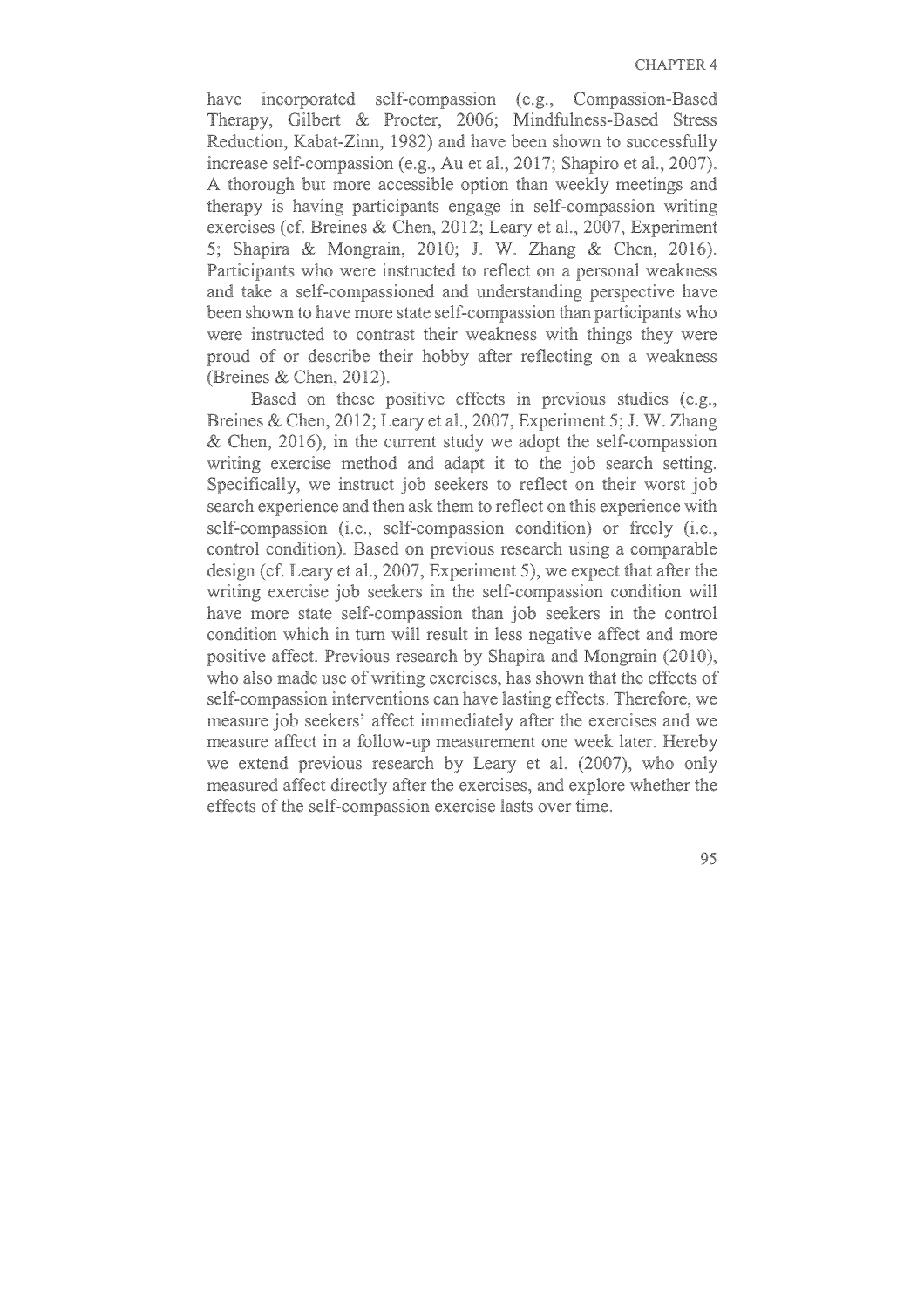## **The Mediating Role of Self-Criticism**

Furthermore, we expect that the beneficial influence of state self-compassion on affect can be attributed to reduced self-criticism. Negative experiences in personally relevant areas of life, such as job search, can make people more self-critical (Pinto-Gouveia, Castilho, Matos, & Xavier, 2013; Wanberg, Basbug, et al., 2012). When people perceive personal failure or inadequacies (e.g., during job search), they tend to have an exaggerated focus on the implications of this experience for their self-worth, leading to feelings of isolation and overly severe judgments and criticism of the self (Neff, 2003a). Indeed negative job search experiences, such as rejections or lack of progress are shown to make job seekers prone to feelings of selfcriticism (Wanberg, Basbug, et al., 2012). Neff (2003a) emphasizes that self-compassion is most relevant in situations that elicit feelings of shame and self-criticism, because self-compassion counteracts these feelings by means of its three mutually enhancing components. Self-kindness softens the self-consciousness that is strengthened though harsh self-judgement. Common humanity, that is, realizing that failure and personal suffering is shared, lessens the blame placed on oneself, further reducing self-criticism (Neff, 2003a). Finally, mindfulness contributes to reducing self-criticism by increasing the other two components of self-compassion. The nonjudgmental, detached stance of mindfulness increases self-understanding and self-kindness (Jopling, 2000), whereas the balanced perspectivetaking of mindfulness directly counters the egocentrism that causes feelings of isolation and separateness from the rest of humanity and thus increases feelings of interconnectedness (Elkind, 1967).

Empirical evidence further support the notion that selfcompassion is negatively related to self-criticism (Gilbert & Procter, 2006; Neff, 2003b; Neff et al., 2007) and that self-criticism is related to maladaptive outcomes such as depression (Blatt, Quinlan, Chevron, McDonald, & Zuroff, 1982; Dunkley & Blankstein, 2000; Dunkley, Zuroff, & Blankstein, 2003) and higher negative affect and lower positive affect (Zuroff, Moskowitz, & Cote, 1999). Therefore,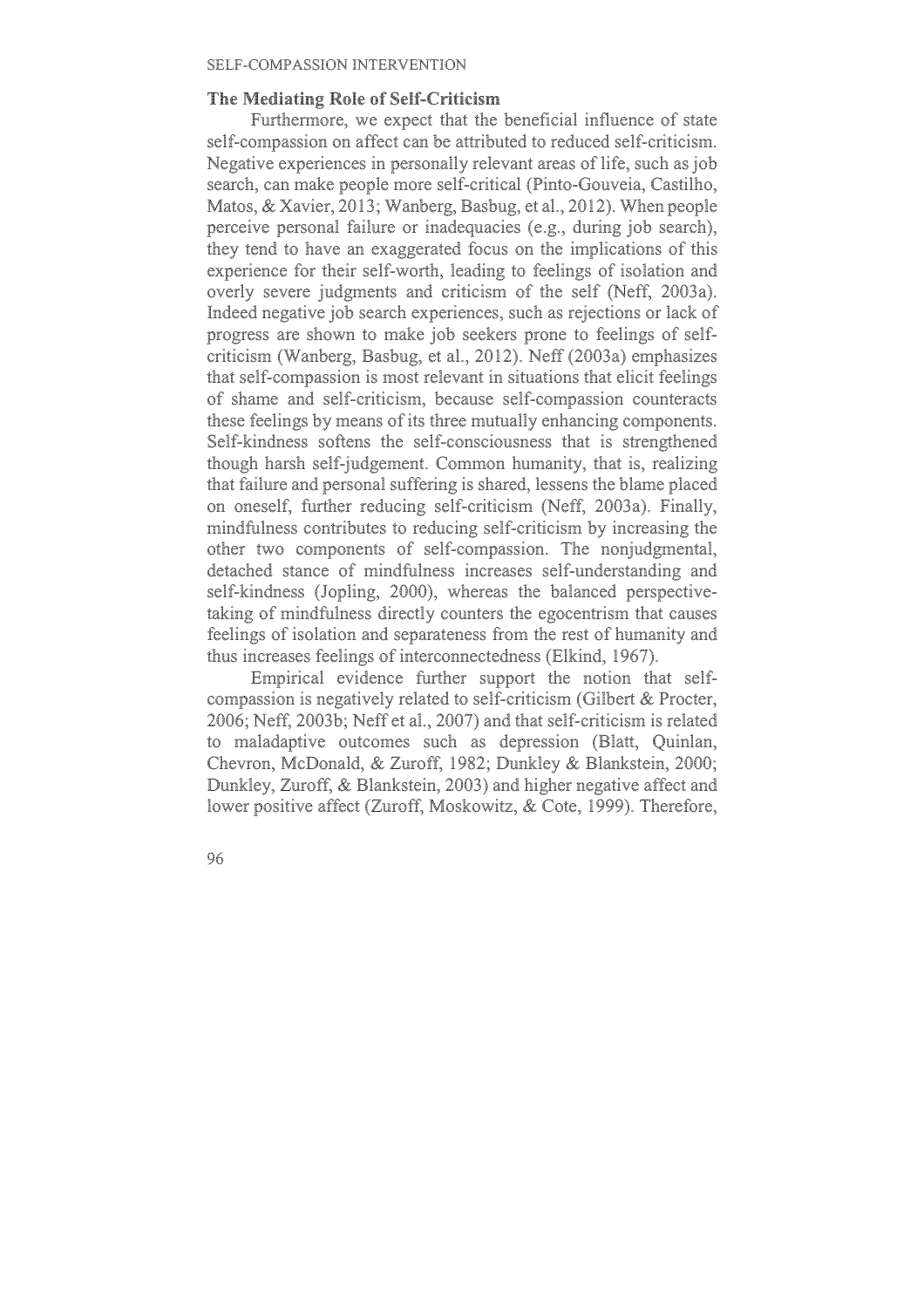we expect that reducing job seekers' self-critical thoughts through self-compassioned cognitions when reflecting on a negative job search experience will promote their positive affect and reduce their negative affect. In other words, we expect that job seekers in the selfcompassion condition report lower negative affect and higher positive affect than job seekers in the control condition as mediated by state self-compassion and self-criticism.

#### **Method**

## **Participants and Design**

We designed a between-participants field experimental study with two conditions and three measurement times. More specifically, we administered a baseline questionnaire before the intervention at Time 0, conducted the intervention (i.e., a self-compassion or control writing exercise) six days<sup>8</sup> later, immediately followed by the Time 1 questionnaire, and a Time 2 questionnaire five to seven days later.

We recruited job seekers who were searching for a paid job (of at least 20 hours) via the alumni department of a Dutch university, employment agencies, and social media, to participate in a study about job search. To be eligible for the study, participants had to be currently searching for a job and had to have searched in the last month. This ensured that participants had job search experiences to reflect on during the self-compassion/control writing exercise. Participants received €10 for completing all three questionnaires and the self-compassion/control writing exercise.

A total of 354 participants started the Time 0 questionnaire. Of these, 288 participants met the eligibility criteria (currently searching for a job and having searched in the last month) and 205 finished the self-compassion/control writing exercise and subsequent Time 1

<sup>&</sup>lt;sup>8</sup> Due to logistic reasons the time between the baseline questionnaire and the intervention varied. The average time was 6.81 days (*SD* = 2.71). Theoretically these varying times are not a problem as the average time between T0 and T1 did not differ between conditions,  $t(178) = 1.22$ ,  $p = .23$ , and our research questions focus on differences between the conditions.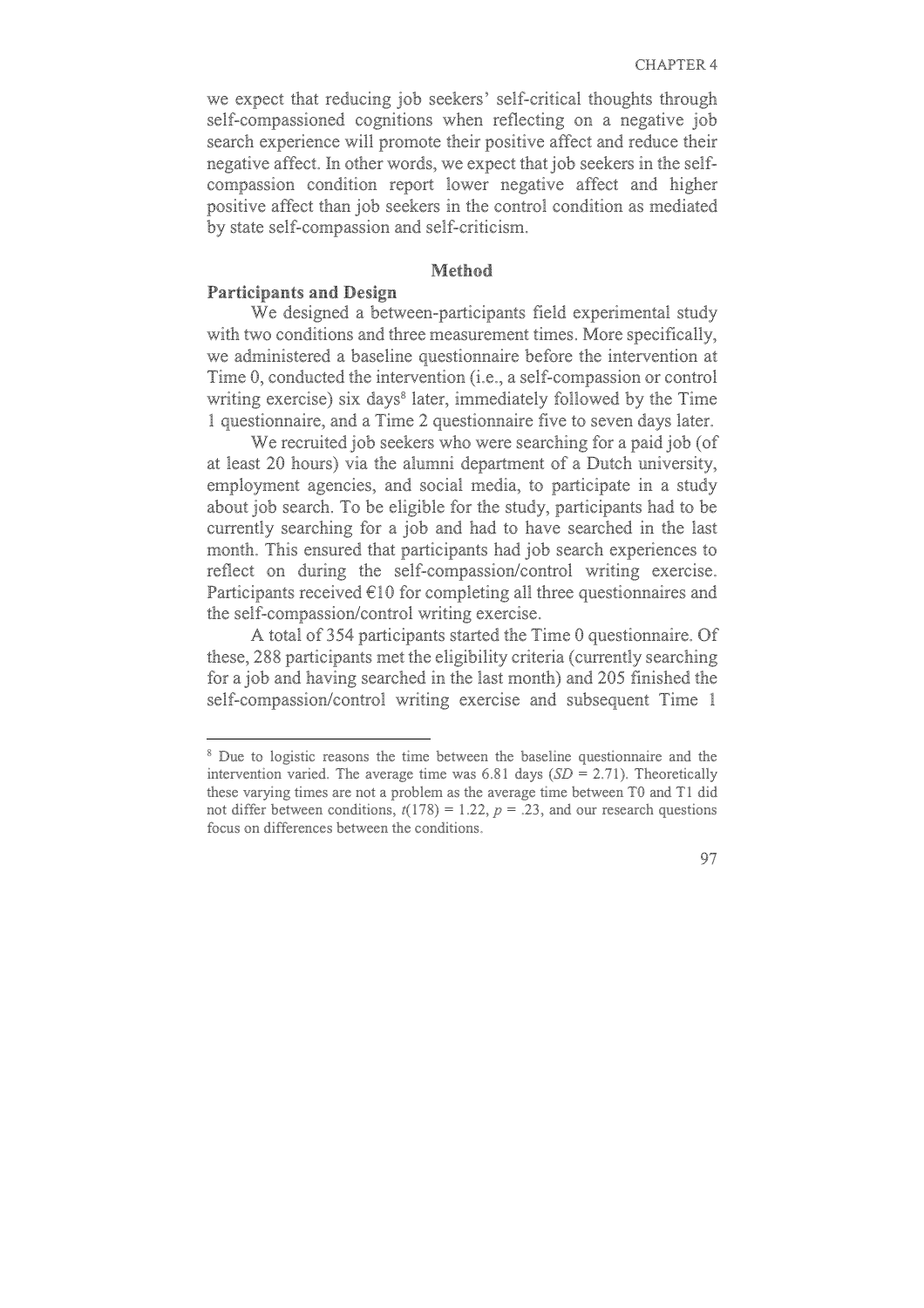questionnaire. We excluded 18 participants from the analyses because they indicated to have found a job at Time 1. Another 7 participants were excluded from the analyses because their responses to the writing exercise were absent or unrelated to job search. The final sample consisted of 180 participants, with complete data on both Time 0 and Time 1. Of these, 173 participants also completed the Time 2 questionnaire.

The average age in the final sample of 180 participants was 29 years  $(SD = 9.17)$  and 75.6% were women  $(n = 136)$ . Most participants (59.4%) had a paid (student) job ( $n = 107$ ), in which they worked an average of 26.08 hours a week (*SD* = 11.78), and 9.4% had an unpaid job  $(n = 17)$ , with an average of 11.53 hours a week (*SD* = 8.64). Of the employed participants 32.2% worked under temporary employment, 13.9% had a permanent position, 11.1% was volunteer or intern, and 4.4% worked as freelancer. The sample was generally highly educated (74.4% university degree, 9.4% higher vocational education). Some participants (16.7%) were still studying, but would graduate within 6 months (within 3.37 months on average). Mean job search duration at Time 0 was 5.71 months  $(SD = 6.06)$ .

#### **Procedure**

At Time 0 participants received an e-mail with a link to the baseline questionnaire. After having filled out the informed consent, participants had 14 days to finish the baseline questionnaire. Participants received reminders three, five, and seven days after receiving a questionnaire if they had not finished the questionnaire. The Time 0 questionnaire contained questions about job search history, demographics, trait self-compassion, self-criticism, and affect.<sup>9</sup>

<sup>&</sup>lt;sup>9</sup> In addition to the variables mentioned in the method section, the Time 0 questionnaire also contained various other personality traits (i.e., perfectionism, self-esteem, learning goal orientation, openness to change, incremental beliefs regarding emotions, neuroticism), potential mediators (i.e., fear of failure, job search self-efficacy, rumination), and dependent variables (i.e., exhaustion,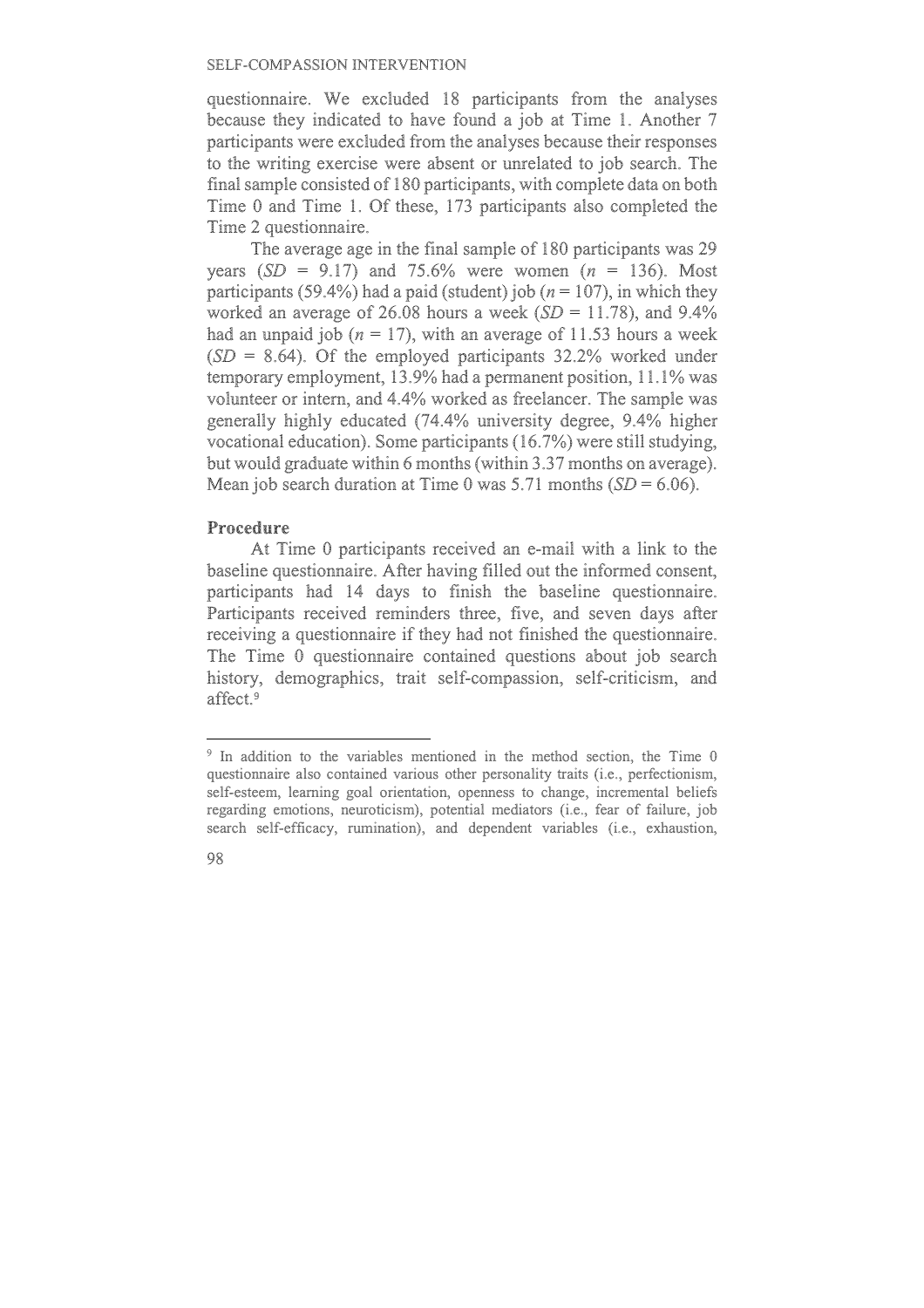One day after finishing Time 0, participants received a link to the writing exercise and Time 1 questionnaire. Participants were first asked to describe their worst job search experience in the past period. After having provided a description of the event, participants were randomly assigned to the self-compassion condition or the control condition. In the self-compassion condition participants were asked to reflect on their negative job search experience with selfcompassion and to report these reflections in writing. In the control condition participants were asked to reflect on their negative job search experience by freely describing their naturally occurring thoughts and feelings. The writing exercise was followed by the Time 1 questionnaire, which included measures of state self-compassion, self-criticism, and affect. Five days after filling out the Time 1 questionnaire participants received the link to the Time 2 questionnaire which included the same measures as at Time 1. Participants had three days to finish the Time 2 questionnaire and received reminders at day two and three if they had not finished the questionnaire.

#### **Self-Compassion and Control Assignments**

The self-compassion intervention was based on the lab experiment with psychology students of Leary et al. (2007) who showed that self-compassion can be manipulated with a writing exercise. Original materials were translated into Dutch and adjusted to the job search context and pilot tested to ensure that the instructions were clear. First, participants in both conditions were asked to describe a negative job search event in detail, how many weeks ago it occurred, what happened, who was present, and what had led to the event. Then, participants in the self-compassion

vitality, job search intention, job search time). At Time 1, participants were first asked whether they had negative job search experiences and to what extent they perceived job search progress in the last month before proceeding with the writing task. After the intervention the same mediator and dependent variables were measured as in the Time 0 questionnaire and these were also measured at Time 2.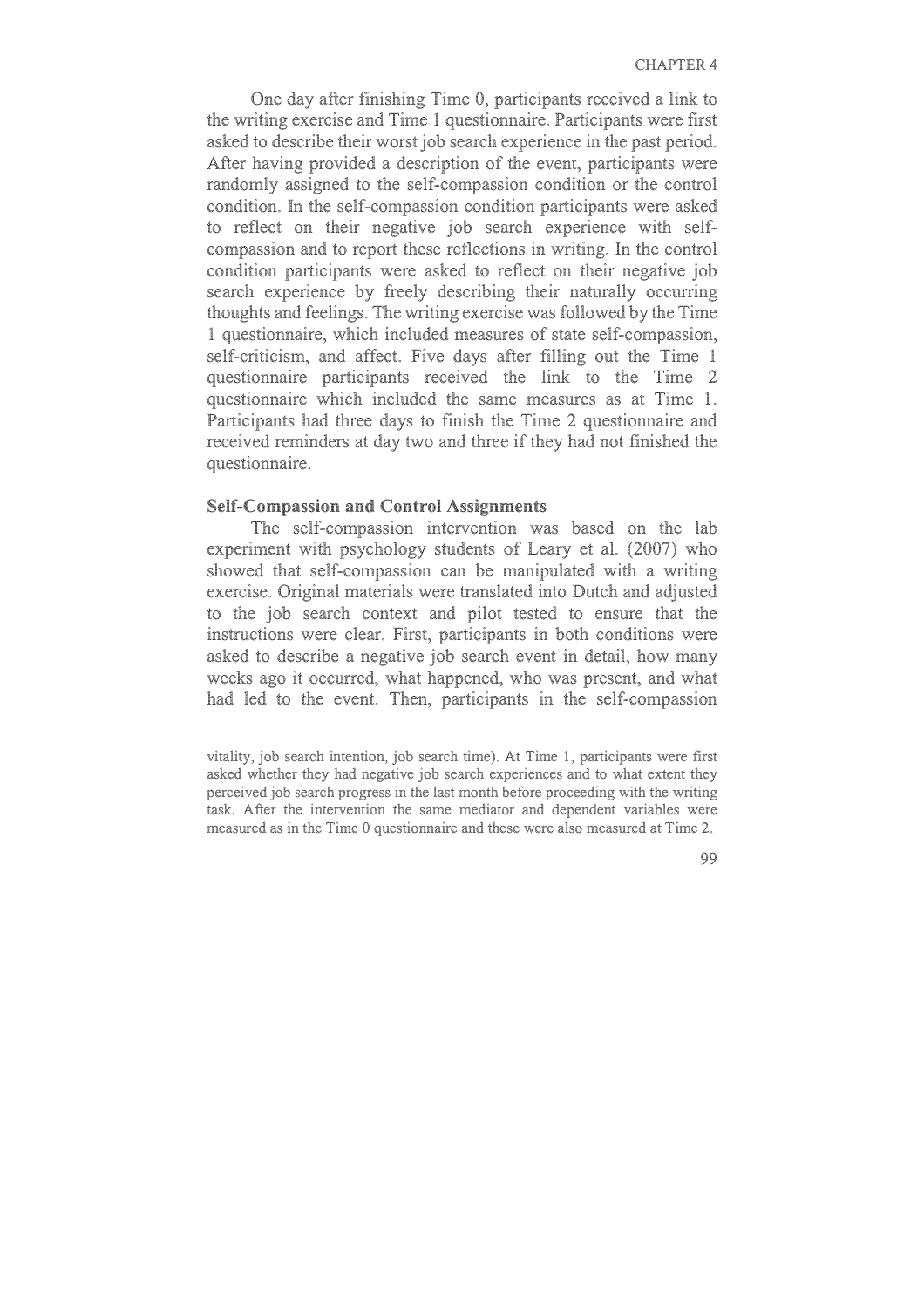condition answered three questions regarding the negative event tailored to the three dimensions of self-compassion (cf. Leary et al., 2007; Neff, 2003a). Specifically, they were asked to (a) indicate in what ways other people experience similar events (*common humanity*), (b) write a paragraph directed to themselves in a tone they would use for a friend (*self-kindness*), and (c) picture the emotions that they associated with the event as temporary states and describe them objectively and with mindfulness (*mindful acceptance*).

In the control condition, participants were asked to freely reflect on the negative job search event and describe their naturally occurring thoughts and feelings. We deliberately chose an active writing control condition as opposed to a passive control condition in which no task was assigned to the participants to ensure that we can attribute any effect of the self-compassion condition to selfcompassion rather than to the mere process of reflecting on and writing about a certain event (cf. Leary et al., 2007). This because writing about an emotional event is an intervention by itself, which has been shown to positively influence people's affective state (Pennebaker, Colder, & Sharp, 1990).

## **Measures**

**Trait self-compassion** was measured at Time 0 with the Self-Compassion Scale (Neff, 2003b; Neff & Vonk, 2009) which consists of 26 statements (e.g., "I'm tolerant to my own flaws and inadequacies" and "I try to see my failings as part of the human condition"). Participants indicated the extent to which they agreed with these statements on a 5-point scale ranging from *strongly disagree* (1) to *strongly agree* (5). Cronbach's alpha was .94.

**State self-compassion.** At Time 1 after the intervention, participants were asked to indicate on a 7-point scale to what extent they agreed with three statements regarding their current selfcompassion regarding their job search. We selected three<sup>10</sup> statements

<sup>&</sup>lt;sup>10</sup> We originally selected the same four items as Breines and Chen (2012). In adjusting the items to the job search context one item became conceptually illogical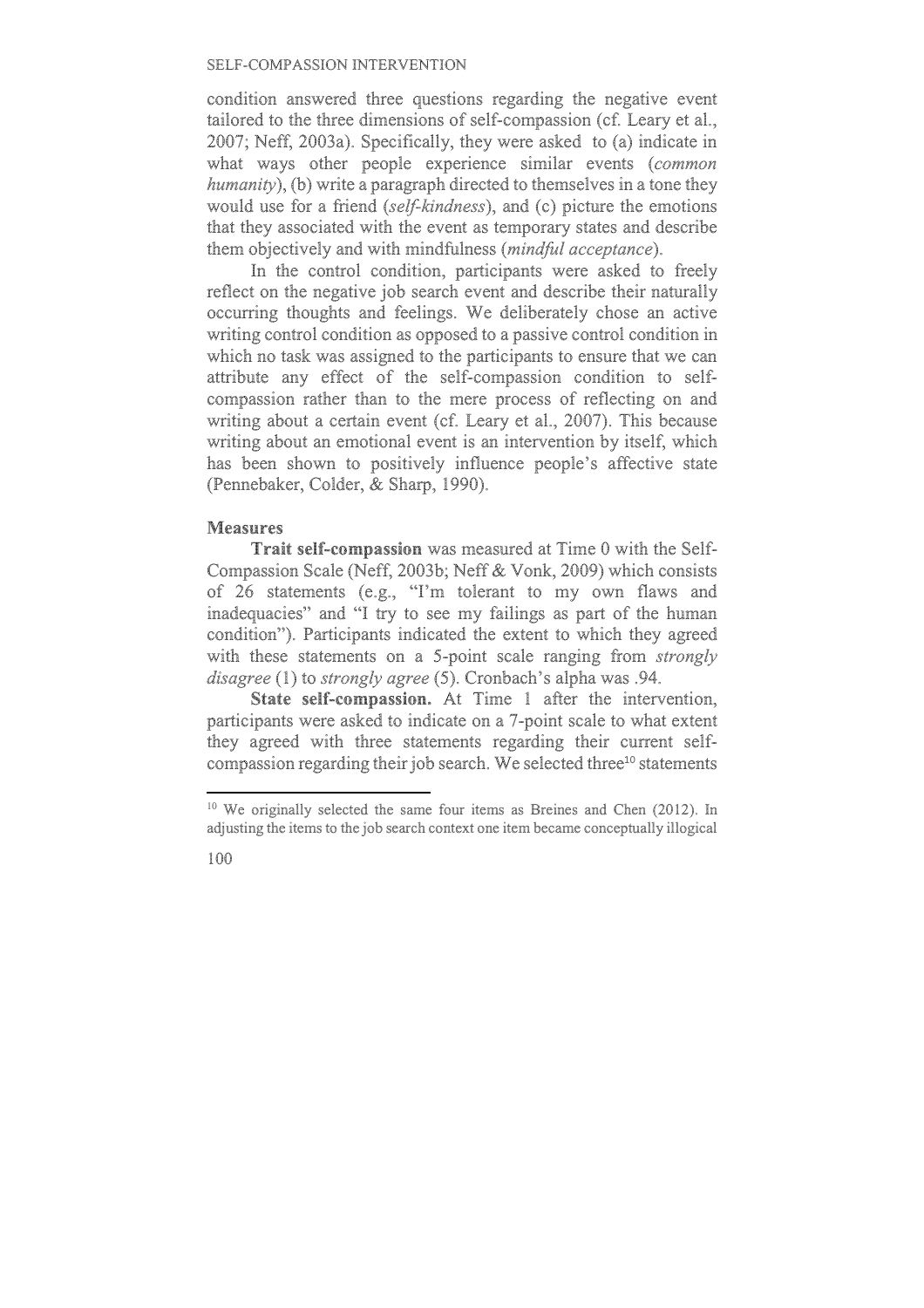from the Self-Compassion Scale of Neff (2003b) that each reflected one component of self-compassion (cf. Breines & Chen, 2012; Experiment 4) and adjusted the items to make them specific to job search (i.e., "When I look back at my job search experiences of the past month: I now treat myself kindly, I try to have a balanced stance towards my experiences, I see my weaknesses as part of being human";  $α = .71$ ).

**Self-criticism** was measured at Time 0 and 1 with the extended and adapted Self- Criticism Questionnaire (Brewin, Firth-Cozens, Furnham, & McManus, 1992) which consists of six items selected from the Depressive Experiences Questionnaire (e.g., "I tend to be very critical of myself."; Blatt, D'Afflitti, & Quinlan, 1976) and four items from the Responsibility for Negative Outcome (e.g., "I usually blame myself when things go wrong"; Brewin & Shapiro, 1984). We adjusted the formulation such that the items apply to how critical participants feel considering their job search at the moment of measurement rather than generally (e.g., "I blame myself for things that go wrong during job search"). Participants were asked to indicate their agreement with the statements on a 5-point scale ranging from *totally disagree* (1) to *totally agree* (5). Cronbach's alpha was .87 at both measurement times.

**Affect** was measured at Time 0, 1, and 2 using a selection of 16 emotions from the PANAS (Crawford & Henry, 2004) that clearly fell into the four affect categories of the emotion circumplex (Yik et al., 2011). Each affect category was measured with four emotions, that is, negative activating affect with nervous, stressed, frustrated, and jittery ( $\alpha = .84$  - .87), negative deactivating affect with sad, disappointed, down, and downcast ( $\alpha = .89 - .91$ ), positive activating affect with enthusiastic, cheerful, lively, and energetic  $(\alpha = .94 - .96)$ ,

as part of a state self-compassion measure right after the writing exercise, because it addressed job seekers' self-compassioned attitudes during job search, while there had been no time to search since the exercise. Therefore, we decided to run the analyses with the remaining three items which each represented one of the three components of self-compassion.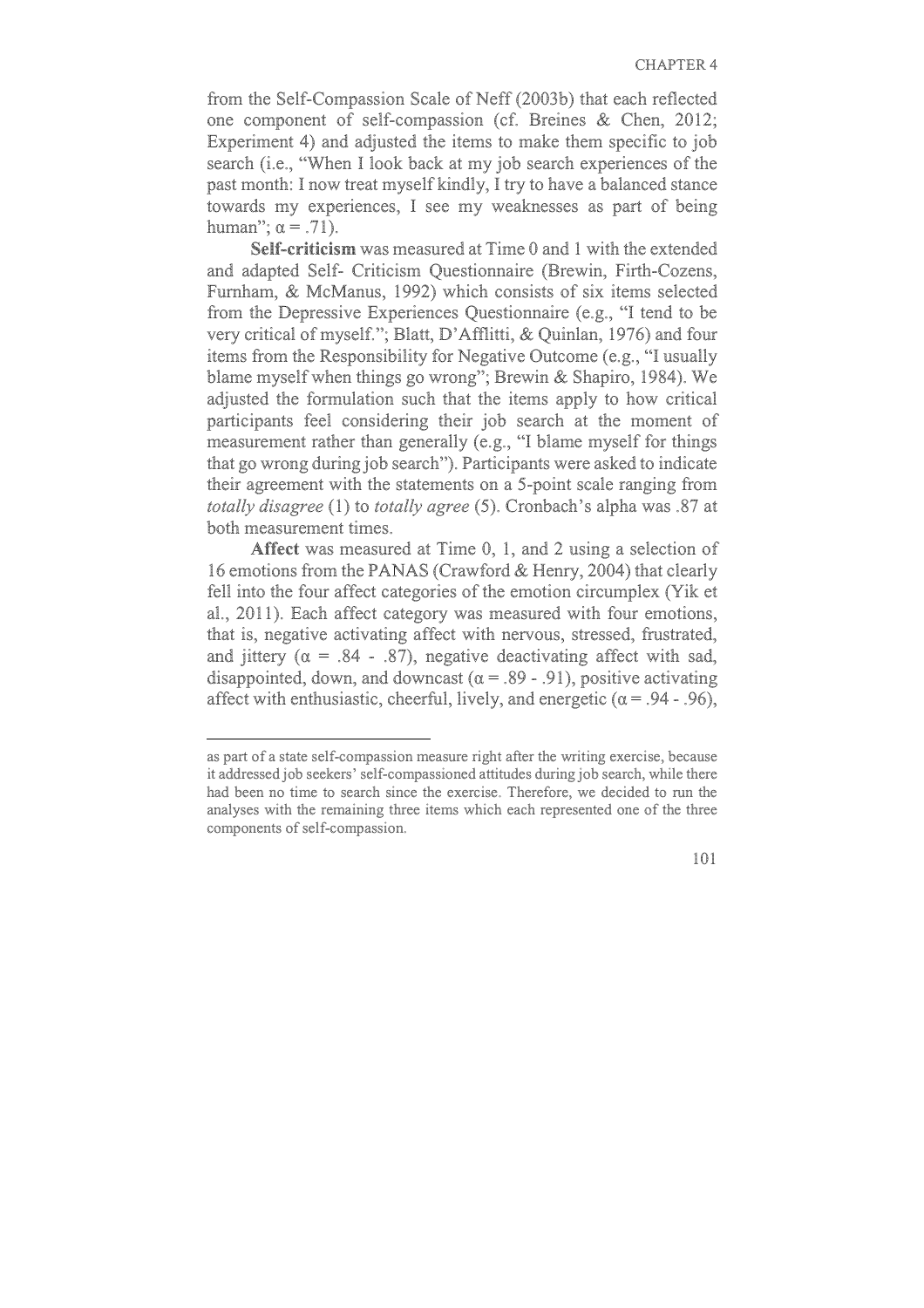and positive deactivating with at ease, calm, relaxed, and laid back (α = .94 at all times). Participants indicated the extent to which they felt the emotions when they considered their job search experiences of the last month on a 5-point scale ranging from *strongly disagree* (1) to *strongly agree* (5).

**Demographics** were measured at Time 0. Specifically, age, gender, education (primary school, high school level 1, 2 or 3, intermediate vocational education, higher vocational education, or university degree), employment position (employed or unemployed), and job search duration (in months) were measured as control variables, as meta-analyses has shown their importance to the job search process (Kanfer et al., 2001).

With confirmatory factor analyses in Mplus 7.11 we tested a 6-factor model with all Time 1 variables (i.e., state self-compassion, self-criticism, and the four affect variables) against theoretical plausible alternative models (i.e., collapsing state self-compassion and self-criticism, collapsing the two negative and the two positive affect variables, collapsing all affect variables). The 6-factor model fit the data significantly better than all alternative models (all  $\Delta \chi^2$ larger than 101.39; all *p*'s < .05; all ΔCFI > .03).

#### **Results**

## **Preliminary Analyses**

To assess whether the participants in the self-compassion (*n*   $= 82$ ) and control condition ( $n = 98$ ) differed before the intervention, we compared participants' demographics, trait self-compassion, selfcriticism, and affect at Time 0 between both conditions. Supporting the successfulness of the random assignment, there were no significant differences between conditions for age, *t*(174.38) = 1.70,  $p = .09$ , gender,  $\chi^2(1) = 1.32$ ,  $p = .72$ , education,  $\chi^2(1) = 0.53$ ,  $p = .47$ , employment status,  $\chi^2(1) = 1.68$ ,  $p = .20$ , job search duration,  $t(178)$ = 0.65, *p* = .52, trait self-compassion, *t*(178) = -1.57, *p* = .12, selfcriticism,  $t(156.50) = 0.67$ ,  $p = .51$ , negative activating affect,  $t(178)$ = -0.54, *p* = .59, negative deactivating affect, *t*(178) = -0.38, *p* = .70,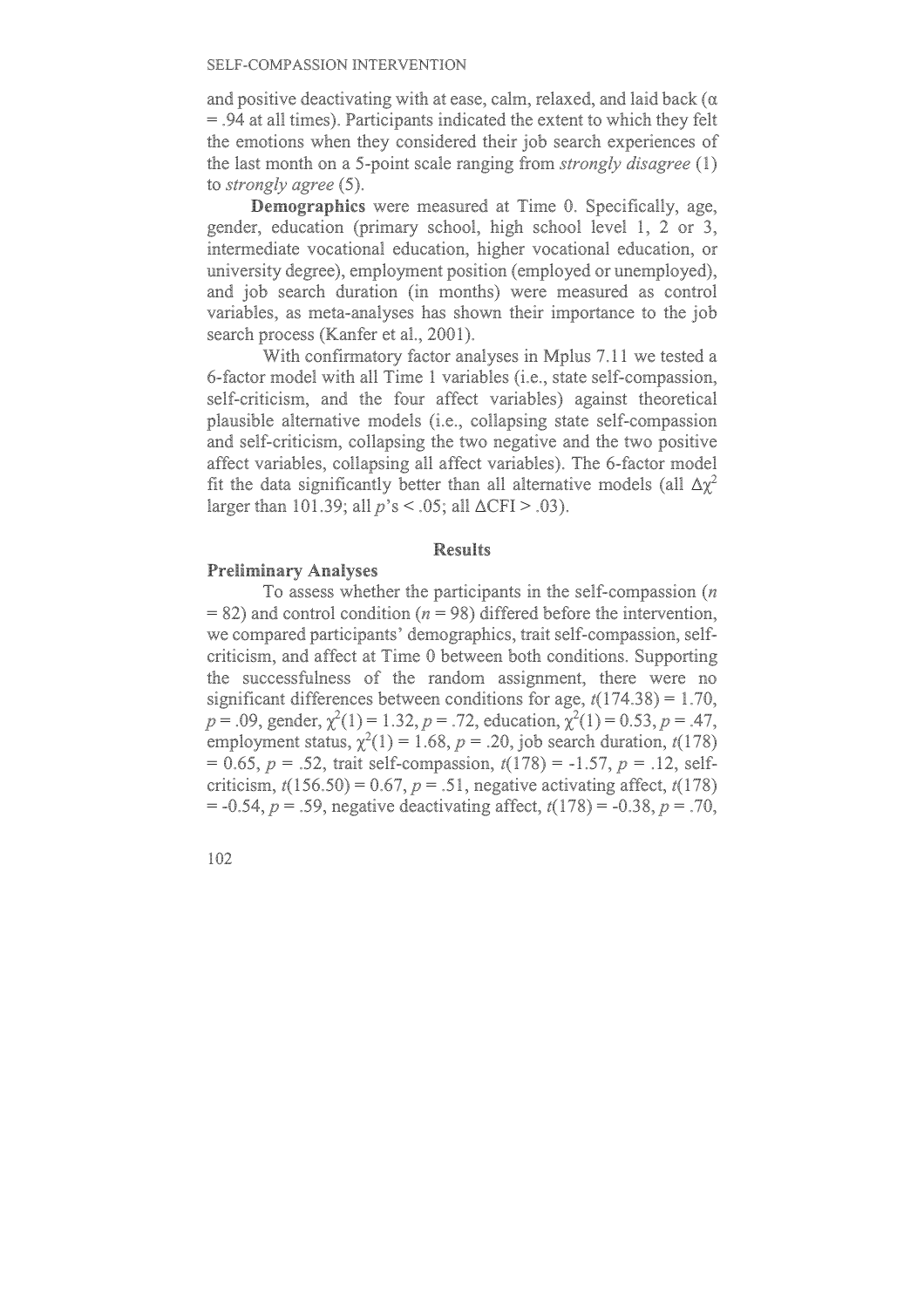positive activating affect,  $t(178) = -0.66$ ,  $p = .51$ , and positive deactivating affect,  $t(178) = -0.08$ ,  $p = .94$ . Given the absence of significant a priori differences between the conditions there is no need to control for these Time 0 variables when testing the effectiveness of the intervention. Table 4.1 shows the correlations between all study variables.

#### **Effects of the Intervention**

First, we tested the effects of the intervention on state selfcompassion, measured directly after the writing exercises (Time 1). An independent *t*-test showed that participants in the self-compassion condition ( $M = 5.09$ ,  $SD = 1.00$ ) scored significantly higher on Time 1 state self-compassion than participants in the control condition (*M*  $= 4.78$ , *SD* = 0.99),  $t(178) = 2.11$ ,  $p = .036$ . In other words, the selfcompassion writing exercises led job seekers to reflect on their job search experiences with more self-compassion than the control writing exercises.

Second, we tested the effects of the intervention on job seekers' affect, as mediated by state self-compassion and selfcriticism. We examined these indirect effects using the PROCESS bootstrapping method Model 6 (Hayes, 2012) in SPSS with the variables measured at Time 1. We ran four analyses, one for each type of affect as dependent variable, in which we entered condition as independent variable and state self-compassion and self-criticism as mediators. The pattern of results was roughly similar across different types of affect and is shown in Figure 4.1. For each type of affect there was no direct effect of condition on affect, *b* ranged from -.23 to .28, *t*(176) ranged from -1.36 to 1.59, *p* > .05, and no direct relation between condition and self-criticism,  $b = .03$ ,  $p = .79$ . However, results did show two significant indirect effects: from condition through state self-compassion to affect (indirect effect A), and from condition to state self-compassion to self-criticism to affect (indirect effect B).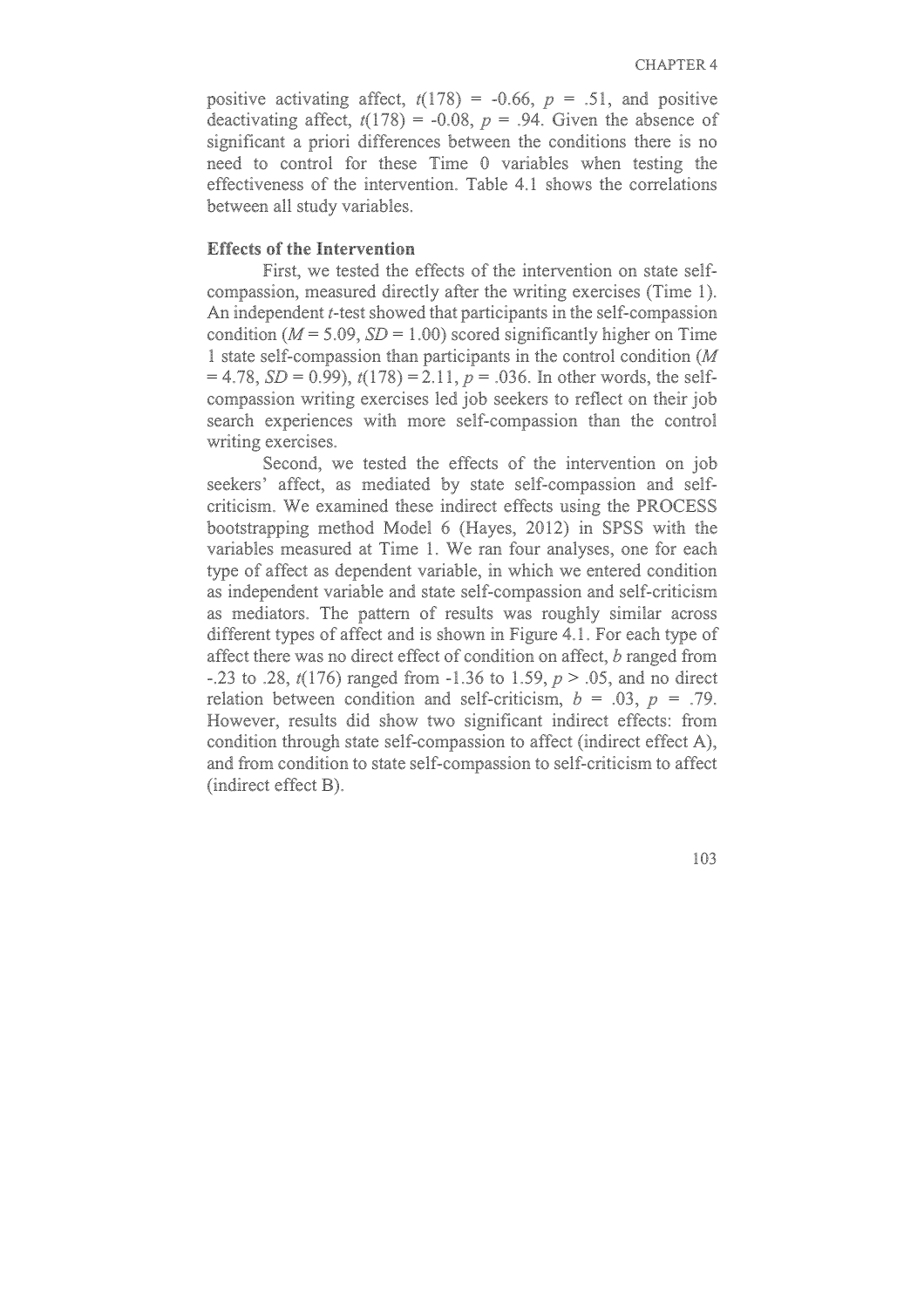|                                                                                                                                                                | $\mathbb{Z}$                                                            | S              | $\overline{\phantom{0}}$                                                                                                                                                                                   | N                                                                                                                                                                                                                                                                                                                                                                                                                                                                                                                   | 9                              | 4.           | vi.                     | ى                                                                                                                                                                    | Γ.              | ∞                                                             | o,                                                                                                                                                                                                                                                                                                                                                                                    |
|----------------------------------------------------------------------------------------------------------------------------------------------------------------|-------------------------------------------------------------------------|----------------|------------------------------------------------------------------------------------------------------------------------------------------------------------------------------------------------------------|---------------------------------------------------------------------------------------------------------------------------------------------------------------------------------------------------------------------------------------------------------------------------------------------------------------------------------------------------------------------------------------------------------------------------------------------------------------------------------------------------------------------|--------------------------------|--------------|-------------------------|----------------------------------------------------------------------------------------------------------------------------------------------------------------------|-----------------|---------------------------------------------------------------|---------------------------------------------------------------------------------------------------------------------------------------------------------------------------------------------------------------------------------------------------------------------------------------------------------------------------------------------------------------------------------------|
|                                                                                                                                                                |                                                                         |                |                                                                                                                                                                                                            |                                                                                                                                                                                                                                                                                                                                                                                                                                                                                                                     |                                |              |                         |                                                                                                                                                                      |                 |                                                               |                                                                                                                                                                                                                                                                                                                                                                                       |
| Time 0                                                                                                                                                         |                                                                         |                |                                                                                                                                                                                                            |                                                                                                                                                                                                                                                                                                                                                                                                                                                                                                                     |                                |              |                         |                                                                                                                                                                      |                 |                                                               |                                                                                                                                                                                                                                                                                                                                                                                       |
| l. Age                                                                                                                                                         |                                                                         |                |                                                                                                                                                                                                            |                                                                                                                                                                                                                                                                                                                                                                                                                                                                                                                     |                                |              |                         |                                                                                                                                                                      |                 |                                                               |                                                                                                                                                                                                                                                                                                                                                                                       |
| .Gender <sup>a</sup>                                                                                                                                           |                                                                         |                |                                                                                                                                                                                                            |                                                                                                                                                                                                                                                                                                                                                                                                                                                                                                                     |                                |              |                         |                                                                                                                                                                      |                 |                                                               |                                                                                                                                                                                                                                                                                                                                                                                       |
| . Education <sup>b</sup>                                                                                                                                       |                                                                         |                |                                                                                                                                                                                                            |                                                                                                                                                                                                                                                                                                                                                                                                                                                                                                                     |                                |              |                         |                                                                                                                                                                      |                 |                                                               |                                                                                                                                                                                                                                                                                                                                                                                       |
|                                                                                                                                                                |                                                                         |                |                                                                                                                                                                                                            |                                                                                                                                                                                                                                                                                                                                                                                                                                                                                                                     |                                |              |                         |                                                                                                                                                                      |                 |                                                               |                                                                                                                                                                                                                                                                                                                                                                                       |
| 4. Employment status <sup>c</sup><br>5. Job search duration                                                                                                    |                                                                         |                |                                                                                                                                                                                                            |                                                                                                                                                                                                                                                                                                                                                                                                                                                                                                                     |                                |              |                         |                                                                                                                                                                      |                 |                                                               |                                                                                                                                                                                                                                                                                                                                                                                       |
| 6. Trait self-compassion                                                                                                                                       |                                                                         |                |                                                                                                                                                                                                            |                                                                                                                                                                                                                                                                                                                                                                                                                                                                                                                     |                                |              |                         |                                                                                                                                                                      |                 |                                                               |                                                                                                                                                                                                                                                                                                                                                                                       |
| 7. Self-criticism                                                                                                                                              |                                                                         |                | $\ddot{\ddot{\phi}}_{3}^{*} = \ddot{\ddot{\phi}}_{3}^{*} + \ddot{\ddot{\phi}}_{3}^{*} + \ddot{\ddot{\phi}}_{3}^{*} + \ddot{\ddot{\phi}}_{3}^{*} + \ddot{\ddot{\phi}}_{3}^{*} + \ddot{\ddot{\phi}}_{3}^{*}$ | $\begin{array}{c}\n\stackrel{4}{\cancel{0}} & \stackrel{4}{\cancel{0}} & \stackrel{4}{\cancel{0}} & \stackrel{4}{\cancel{0}} & \stackrel{4}{\cancel{0}} & \stackrel{4}{\cancel{0}} & \stackrel{4}{\cancel{0}} & \stackrel{4}{\cancel{0}} & \stackrel{4}{\cancel{0}} & \stackrel{4}{\cancel{0}} & \stackrel{4}{\cancel{0}} & \stackrel{4}{\cancel{0}} & \stackrel{4}{\cancel{0}} & \stackrel{4}{\cancel{0}} & \stackrel{4}{\cancel{0}} & \stackrel{4}{\cancel{0}} & \stackrel{4}{\cancel{0}} & \stackrel{4}{\cancel$ | $5 - 3 + 5 + 6 + 6 = 5$        | 7587988      | 589777                  |                                                                                                                                                                      |                 |                                                               |                                                                                                                                                                                                                                                                                                                                                                                       |
|                                                                                                                                                                |                                                                         |                |                                                                                                                                                                                                            |                                                                                                                                                                                                                                                                                                                                                                                                                                                                                                                     |                                |              |                         |                                                                                                                                                                      |                 |                                                               |                                                                                                                                                                                                                                                                                                                                                                                       |
|                                                                                                                                                                |                                                                         |                |                                                                                                                                                                                                            |                                                                                                                                                                                                                                                                                                                                                                                                                                                                                                                     |                                |              |                         |                                                                                                                                                                      |                 | $63\overset{*}{\sim}$ $\overset{*}{\sim}$ $\overset{*}{\sim}$ |                                                                                                                                                                                                                                                                                                                                                                                       |
|                                                                                                                                                                |                                                                         | 1.49           |                                                                                                                                                                                                            |                                                                                                                                                                                                                                                                                                                                                                                                                                                                                                                     |                                |              |                         |                                                                                                                                                                      |                 |                                                               | $\begin{array}{c} \stackrel{\ast}{\rightarrow} \\ \stackrel{\ast}{\rightarrow} \\ \stackrel{\ast}{\rightarrow} \end{array}$                                                                                                                                                                                                                                                           |
| 8. Negative activating <sup>e</sup><br>9. Negative deactivating <sup>e</sup><br>10. Positive activating <sup>e</sup><br>11. Positive deactivating <sup>e</sup> |                                                                         | 1.41           |                                                                                                                                                                                                            |                                                                                                                                                                                                                                                                                                                                                                                                                                                                                                                     |                                |              |                         |                                                                                                                                                                      |                 |                                                               |                                                                                                                                                                                                                                                                                                                                                                                       |
| Cime 1                                                                                                                                                         |                                                                         |                |                                                                                                                                                                                                            |                                                                                                                                                                                                                                                                                                                                                                                                                                                                                                                     |                                |              |                         |                                                                                                                                                                      |                 |                                                               |                                                                                                                                                                                                                                                                                                                                                                                       |
| $12.$ Condition <sup>d</sup>                                                                                                                                   |                                                                         |                |                                                                                                                                                                                                            |                                                                                                                                                                                                                                                                                                                                                                                                                                                                                                                     |                                |              |                         |                                                                                                                                                                      |                 |                                                               |                                                                                                                                                                                                                                                                                                                                                                                       |
| 13. State self-compassion                                                                                                                                      |                                                                         |                |                                                                                                                                                                                                            |                                                                                                                                                                                                                                                                                                                                                                                                                                                                                                                     |                                |              |                         |                                                                                                                                                                      |                 |                                                               |                                                                                                                                                                                                                                                                                                                                                                                       |
| 4. Self-criticism                                                                                                                                              |                                                                         |                |                                                                                                                                                                                                            |                                                                                                                                                                                                                                                                                                                                                                                                                                                                                                                     |                                |              |                         |                                                                                                                                                                      |                 |                                                               |                                                                                                                                                                                                                                                                                                                                                                                       |
|                                                                                                                                                                |                                                                         |                |                                                                                                                                                                                                            |                                                                                                                                                                                                                                                                                                                                                                                                                                                                                                                     |                                |              |                         |                                                                                                                                                                      |                 |                                                               |                                                                                                                                                                                                                                                                                                                                                                                       |
| 15. Negative activating<br>16. Negative deactivating<br>17. Positive activating<br>18. Positive deactivating                                                   |                                                                         |                |                                                                                                                                                                                                            |                                                                                                                                                                                                                                                                                                                                                                                                                                                                                                                     |                                | 58888857     | 58879883                | $\vec{a}^{\dagger}_{\vec{b}}\vec{b}^{\dagger}_{\vec{b}}\vec{c}^{\dagger}_{\vec{b}}\vec{c}^{\dagger}_{\vec{b}}\vec{c}^{\dagger}_{\vec{c}}\vec{c}^{\dagger}_{\vec{c}}$ |                 |                                                               |                                                                                                                                                                                                                                                                                                                                                                                       |
|                                                                                                                                                                |                                                                         |                |                                                                                                                                                                                                            |                                                                                                                                                                                                                                                                                                                                                                                                                                                                                                                     |                                |              |                         |                                                                                                                                                                      |                 |                                                               |                                                                                                                                                                                                                                                                                                                                                                                       |
|                                                                                                                                                                |                                                                         |                |                                                                                                                                                                                                            |                                                                                                                                                                                                                                                                                                                                                                                                                                                                                                                     |                                |              |                         |                                                                                                                                                                      |                 |                                                               |                                                                                                                                                                                                                                                                                                                                                                                       |
| Time 2                                                                                                                                                         |                                                                         |                |                                                                                                                                                                                                            |                                                                                                                                                                                                                                                                                                                                                                                                                                                                                                                     |                                |              |                         |                                                                                                                                                                      |                 |                                                               |                                                                                                                                                                                                                                                                                                                                                                                       |
| 19. Negative activating<br>° $20.$ Negative deactivating<br>° $21.$ Positive activating $^\circ$                                                               |                                                                         |                | $\frac{1}{27}$ $\frac{1}{29}$ $\frac{1}{29}$ $\frac{1}{29}$                                                                                                                                                |                                                                                                                                                                                                                                                                                                                                                                                                                                                                                                                     |                                |              |                         |                                                                                                                                                                      | $50^{11}_{-30}$ | 577720                                                        | $\begin{array}{c} 1 \\ 5 \\ 6 \\ 7 \\ 1 \\ 3 \\ 4 \\ 3 \\ 5 \\ 4 \\ 5 \\ 6 \\ 7 \\ 7 \\ 8 \\ 9 \\ 1 \\ 1 \\ 4 \\ 2 \\ 5 \\ 4 \\ 5 \\ 4 \\ 5 \\ 6 \\ 7 \\ 4 \\ 9 \\ 1 \\ 4 \\ 1 \\ 5 \\ 4 \\ 1 \\ 5 \\ 4 \\ 5 \\ 4 \\ 5 \\ 5 \\ 6 \\ 7 \\ 8 \\ 9 \\ 1 \\ 1 \\ 4 \\ 1 \\ 5 \\ 1 \\ 5 \\ 1 \\ 5 \\ 4 \\ 5 \\ 6 \\ 7 \\ 8 \\ 9 \\ 1 \\ 1 \\ 1 \\ 1 \\ 1 \\ 1 \\ 1 \\ 1 \\ 1 \\ 1 \\ 1 \\$ |
|                                                                                                                                                                |                                                                         | $-144$         |                                                                                                                                                                                                            | $1.887 + 1.7$                                                                                                                                                                                                                                                                                                                                                                                                                                                                                                       | بع بي چ <i>ڏ</i><br>ن          | 8.58         | 288                     |                                                                                                                                                                      |                 |                                                               |                                                                                                                                                                                                                                                                                                                                                                                       |
|                                                                                                                                                                |                                                                         |                |                                                                                                                                                                                                            |                                                                                                                                                                                                                                                                                                                                                                                                                                                                                                                     |                                |              |                         |                                                                                                                                                                      |                 |                                                               |                                                                                                                                                                                                                                                                                                                                                                                       |
| 22. Positive deactivating <sup>e</sup>                                                                                                                         |                                                                         | $\frac{40}{5}$ |                                                                                                                                                                                                            |                                                                                                                                                                                                                                                                                                                                                                                                                                                                                                                     | $-12$                          | $\mathbb{S}$ | $\ddot{\odot}$          |                                                                                                                                                                      | $-47**$         |                                                               |                                                                                                                                                                                                                                                                                                                                                                                       |
| employment; <sup>d</sup> measured in months; <sup>e</sup> Affect; <sup>4</sup> 0 = control condition, 1<br><i>Note.</i> $N = 180$ ; <sup>a</sup> 1 = man, 2    | = woman; $0 =$ low or intermediately educated, $1 =$ highly educated; 0 |                |                                                                                                                                                                                                            |                                                                                                                                                                                                                                                                                                                                                                                                                                                                                                                     | $=$ self-compassion condition. |              | $\overline{\mathbf{u}}$ | no paid employment, 1 = paid<br>Ś,<br>$\geq d$                                                                                                                       |                 |                                                               |                                                                                                                                                                                                                                                                                                                                                                                       |
|                                                                                                                                                                |                                                                         |                |                                                                                                                                                                                                            |                                                                                                                                                                                                                                                                                                                                                                                                                                                                                                                     |                                |              |                         |                                                                                                                                                                      |                 |                                                               |                                                                                                                                                                                                                                                                                                                                                                                       |

Table 4.1<br>Mean, standard deviations, and correlations among the study variables. *Mean, standard deviations, and correlations among the study variables.* 

| þ | ۰, |
|---|----|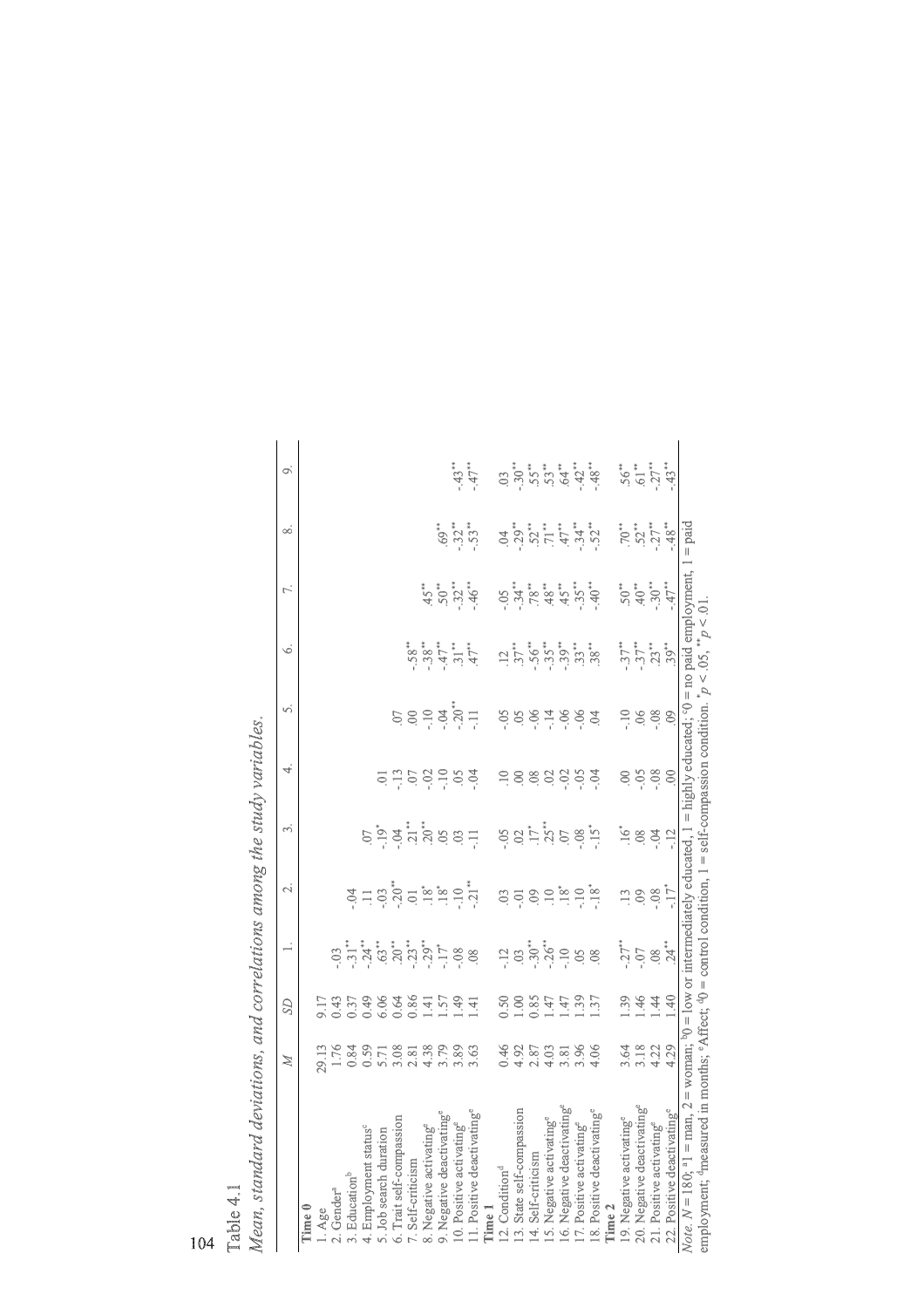| Mean, standard deviations, and correlations among the study variables.                                                                                                                              |                     |                    |                   |                   |                  |                     |                     |            |           |                |          |          |
|-----------------------------------------------------------------------------------------------------------------------------------------------------------------------------------------------------|---------------------|--------------------|-------------------|-------------------|------------------|---------------------|---------------------|------------|-----------|----------------|----------|----------|
|                                                                                                                                                                                                     | $\leq$              | $\equiv$           | $\overline{12}$ . | $\overline{13}$ . | $\overline{4}$ . | 15.                 | $\leq$              | 17.        | 18.       | $\overline{9}$ | 2Ó.      | 21.      |
| Time 0                                                                                                                                                                                              |                     |                    |                   |                   |                  |                     |                     |            |           |                |          |          |
| $1. \text{Age}$                                                                                                                                                                                     |                     |                    |                   |                   |                  |                     |                     |            |           |                |          |          |
| 2. Gender <sup>a</sup>                                                                                                                                                                              |                     |                    |                   |                   |                  |                     |                     |            |           |                |          |          |
| 3. Education <sup>b</sup>                                                                                                                                                                           |                     |                    |                   |                   |                  |                     |                     |            |           |                |          |          |
| 4. Employment status <sup>c</sup>                                                                                                                                                                   |                     |                    |                   |                   |                  |                     |                     |            |           |                |          |          |
| 5. Job search duration                                                                                                                                                                              |                     |                    |                   |                   |                  |                     |                     |            |           |                |          |          |
| 6. Trait self-compassion                                                                                                                                                                            |                     |                    |                   |                   |                  |                     |                     |            |           |                |          |          |
| 7. Self-criticism                                                                                                                                                                                   |                     |                    |                   |                   |                  |                     |                     |            |           |                |          |          |
| 8. Negative activating <sup>e</sup>                                                                                                                                                                 |                     |                    |                   |                   |                  |                     |                     |            |           |                |          |          |
| 9. Negative deactivating <sup>e</sup>                                                                                                                                                               |                     |                    |                   |                   |                  |                     |                     |            |           |                |          |          |
| 10. Positive activating <sup>e</sup>                                                                                                                                                                |                     |                    |                   |                   |                  |                     |                     |            |           |                |          |          |
| 1. Positive deactivating <sup>e</sup>                                                                                                                                                               | $67**$              |                    |                   |                   |                  |                     |                     |            |           |                |          |          |
| Time 1                                                                                                                                                                                              |                     |                    |                   |                   |                  |                     |                     |            |           |                |          |          |
| 12. Condition <sup>d</sup>                                                                                                                                                                          | S                   |                    |                   |                   |                  |                     |                     |            |           |                |          |          |
| 13. State self-compassion                                                                                                                                                                           | $33**$              | $.36***$           |                   |                   |                  |                     |                     |            |           |                |          |          |
| 14. Self-criticism                                                                                                                                                                                  | $-26$ <sup>**</sup> | $-44$              | $-0.5$            | $44**$            |                  |                     |                     |            |           |                |          |          |
| 15. Negative activating <sup>e</sup>                                                                                                                                                                | $-36**$             | $-51$              | $-14$             | $44 \times$       | 58*              |                     |                     |            |           |                |          |          |
| 16. Negative deactivating <sup>e</sup>                                                                                                                                                              | $-44$               | $-44$              | $-15$             | $-52**$           | 60°              | $73**$              |                     |            |           |                |          |          |
| 17. Positive activating <sup>e</sup>                                                                                                                                                                | $57**$              | $48^{\circ}$       | SÒ.               | $^{**}$ 87        | $-35**$          | $-47$ <sup>**</sup> | $-59**$             |            |           |                |          |          |
| 18. Positive deactivating <sup>e</sup>                                                                                                                                                              | $42$ <sup>**</sup>  | 57*                | 17*               | $^{**}$ 87        | $-45**$          | $-69$ <sup>**</sup> | $+4.64$             | 66.        |           |                |          |          |
| Time 2                                                                                                                                                                                              |                     |                    |                   |                   |                  |                     |                     |            |           |                |          |          |
| 19. Negative activating <sup>e</sup>                                                                                                                                                                | $-41**$             | $-48$              | - 99              | $-.39***$         | 53*              | 78**                | $61**$              | $-50^{**}$ | $-64$     |                |          |          |
| 20. Negative deactivating <sup>e</sup>                                                                                                                                                              | $-40$ <sup>**</sup> | $-.43***$          | $-0.99$           | $-44$             | 44               | $57**$              | $.66***$            | $-50***$   | $-.50***$ | $73**$         |          |          |
| 21. Positive activating <sup>e</sup>                                                                                                                                                                | 60,                 | $45$ <sup>**</sup> | $\sum_{i=1}^{n}$  | $34**$            | $-28***$         | $-.38***$           | $-41$ **            | 68**       | $43**$    | $-51**$        | $-48$ ** |          |
| 22. Positive deactivating <sup>e</sup>                                                                                                                                                              | $51**$              | 55*                | 06                | $37**$            | $-44$            | $-62**$             | $-53$ <sup>**</sup> | $.54**$    | $.65**$   | $-72**$        | $-.52**$ | $.64***$ |
| Note. $N = 180$ ; <sup>a</sup> 1 = man, 2 = woman; <sup>b</sup> 0 = low or intermediately educated, 1 = highly educated; <sup>o</sup> 0 = no paid employment, 1 = paid                              |                     |                    |                   |                   |                  |                     |                     |            |           |                |          |          |
| employment; $\frac{4}{3}$ measured in months; $\frac{6}{3}$ Affect; $\frac{40}{3}$ = control condition, 1 = self-compassion condition. $\frac{1}{6}$ $\sigma$ < 0.05, $\frac{1}{6}$ $\sigma$ < 0.1. |                     |                    |                   |                   |                  |                     |                     |            |           |                |          |          |
|                                                                                                                                                                                                     |                     |                    |                   |                   |                  |                     |                     |            |           |                |          |          |

Table 4.1 (Continued) Table 4.1 (Continued)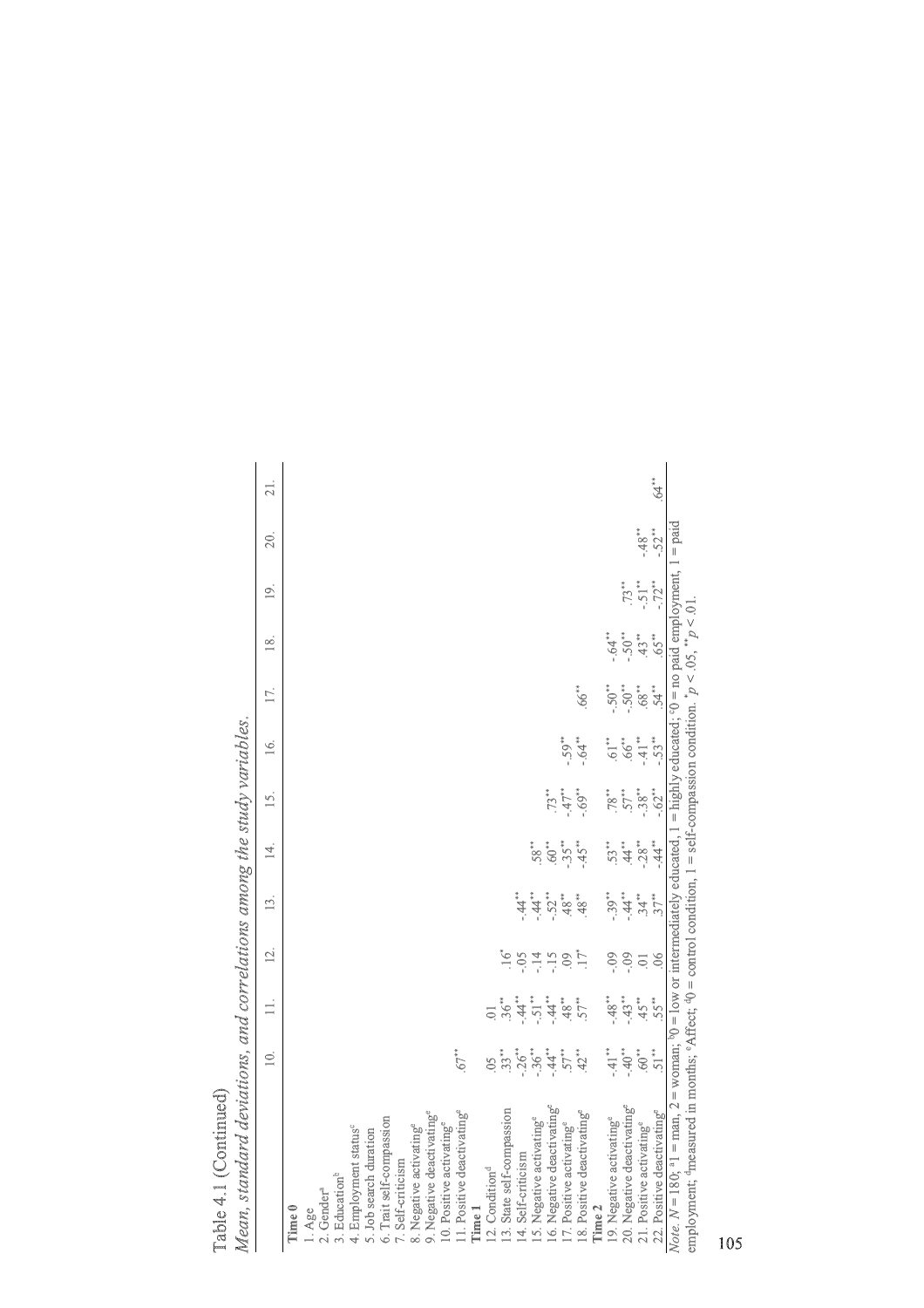

condition

Indirect effect A: *b* = -.10, 95% CI [-.222, -.006]

Negative activating affect

activating affect

 $b = .83***$ 



self-criticism. Indirect effect A: condition through state self-compassion to affect. Indirect effect B: condition through self-criticism. Indirect effect A: condition through state self-compassion to affect. Indirect effect B: condition through Figure 4.1. Results of the effects of condition on the four affect variables, as mediated by state self-compassion and *Figure 4.1*. Results of the effects of condition on the four affect variables, as mediated by state self-compassion and state self-compassion and self-criticism to affect. The dashed lines are not significant. state self-compassion and self-criticism to affect. The dashed lines are not significant.  $p < 0.05,$  \*\* $p < 0.01,$  \*\*\* $p < 0.001$ . \*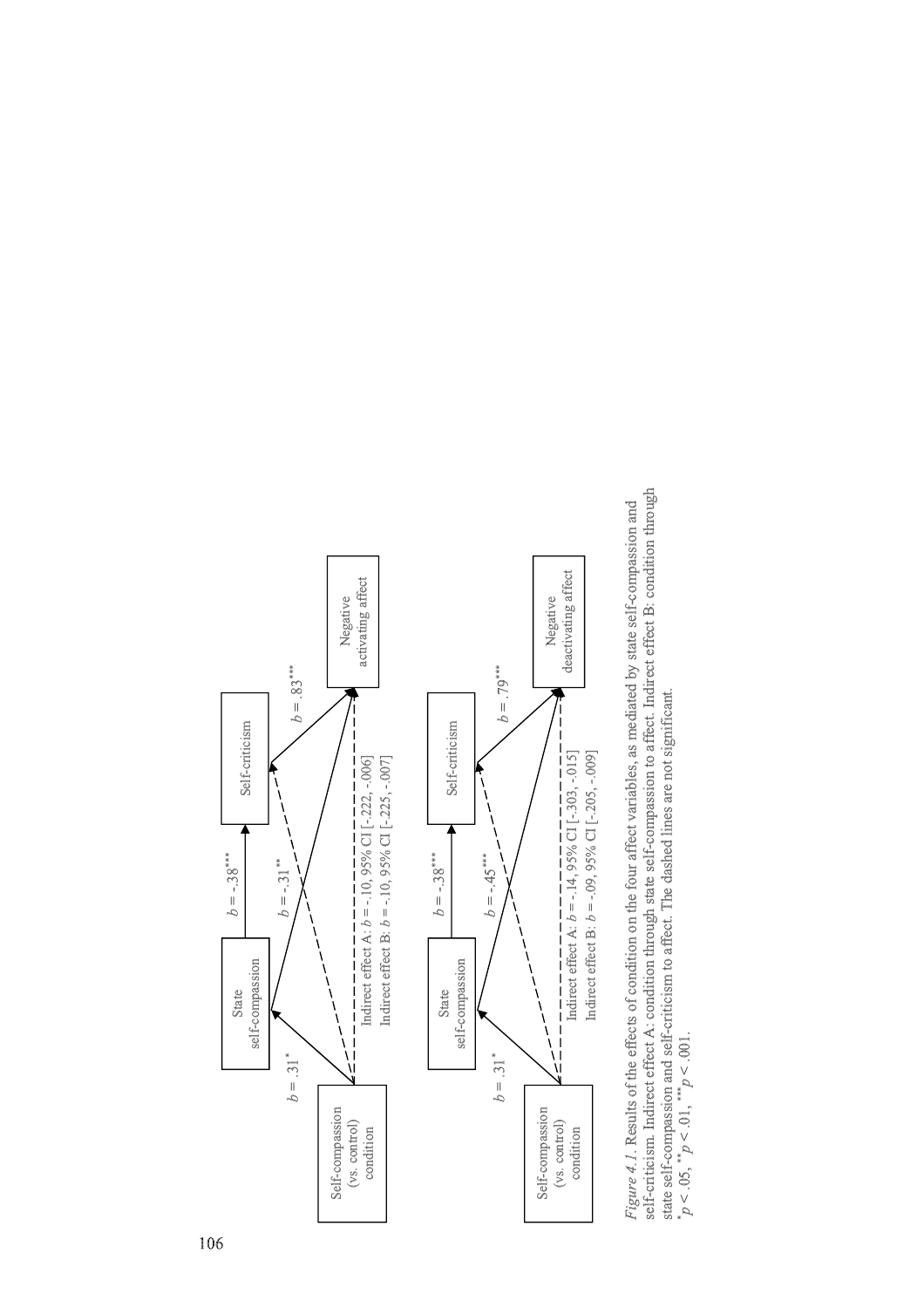

compassion and self-criticism. Indirect effect A: condition through state self-compassion to affect. Indirect effect B: compassion and self-criticism. Indirect effect A: condition through state self-compassion to affect. Indirect effect B: Figure 4.1. (Continued) Results of the effects of condition on the four affect variables, as mediated by state self-*Figure 4.1*. (Continued) Results of the effects of condition on the four affect variables, as mediated by state selfcondition through state self-compassion and self-criticism to affect. The dashed lines are not significant.  $p < 0.05,$  \*\* $p < 0.01,$  \*\*\* $p < 0.001$ . \*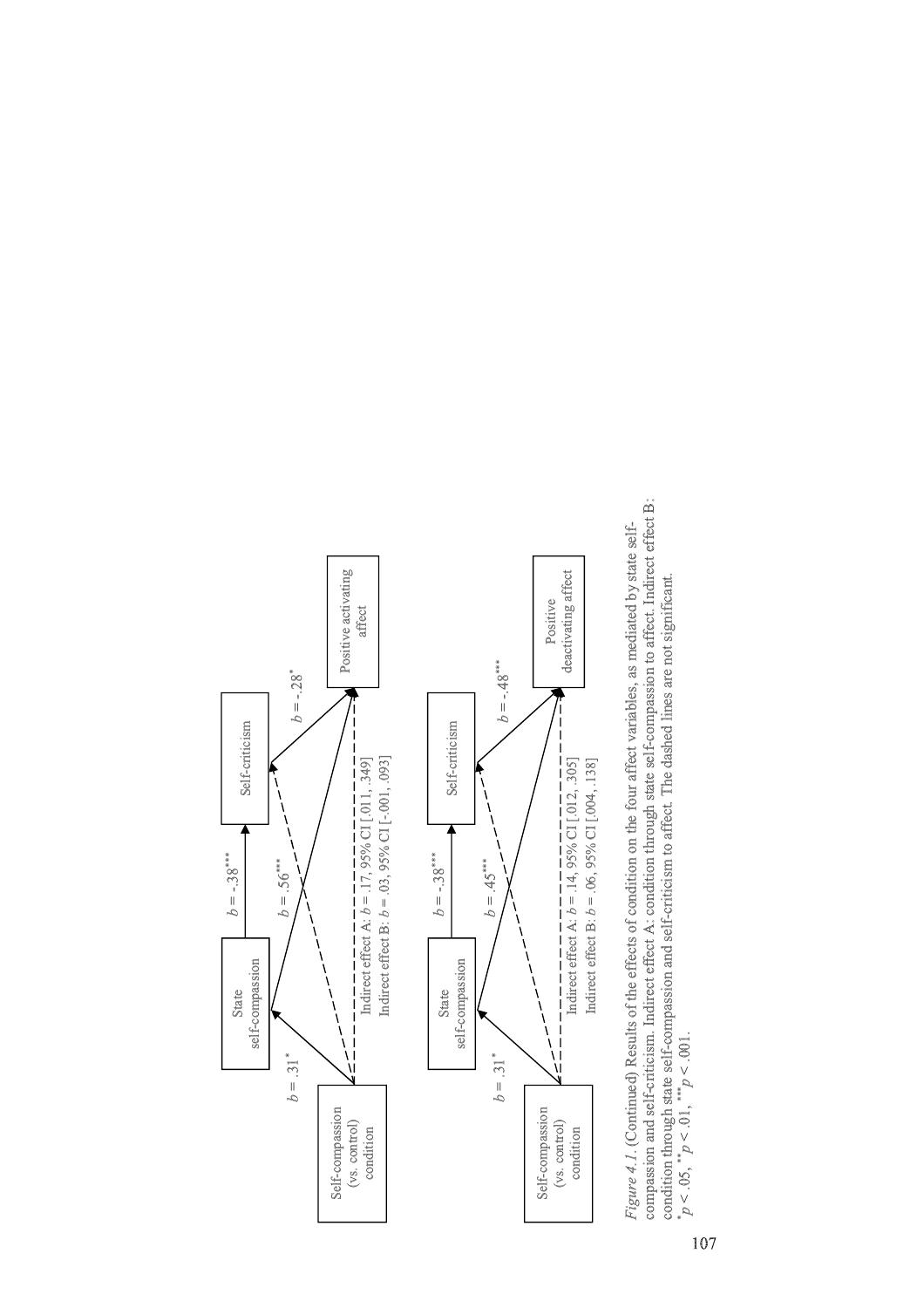This means that all effects of condition on affect run through state self-compassion and some also through self-criticism. As shown in Figure 4.1, the indirect effects are composed of the following relations. Regarding effect A, there was a positive relation between condition and state self-compassion. Further, state self-compassion had a negative relation with both types of negative affect and a positive relation with both types of positive affect. Regarding effect B, there was a negative relation between state self-compassion and self-criticism. Further, self-criticism had a positive relation with both types of negative affect and a negative relation with both types of positive affect.

Even though the indirect effects were significant for all four affect type, the total effects of condition on affect was only significant for positive deactivating affect,  $b = .46$ ,  $t(178) = 2.28$ ,  $p <$ .001, and approached significance for negative deactivating affect, *b*  $=$  -.43,  $t(178) = -1.96$ ,  $p = 0.052$ . These results indicate that at Time 1 the total effects of the intervention on affect (i.e., the direct effect and the indirect effects combined), were only (marginally) supported for deactivating affect and not for activating affect.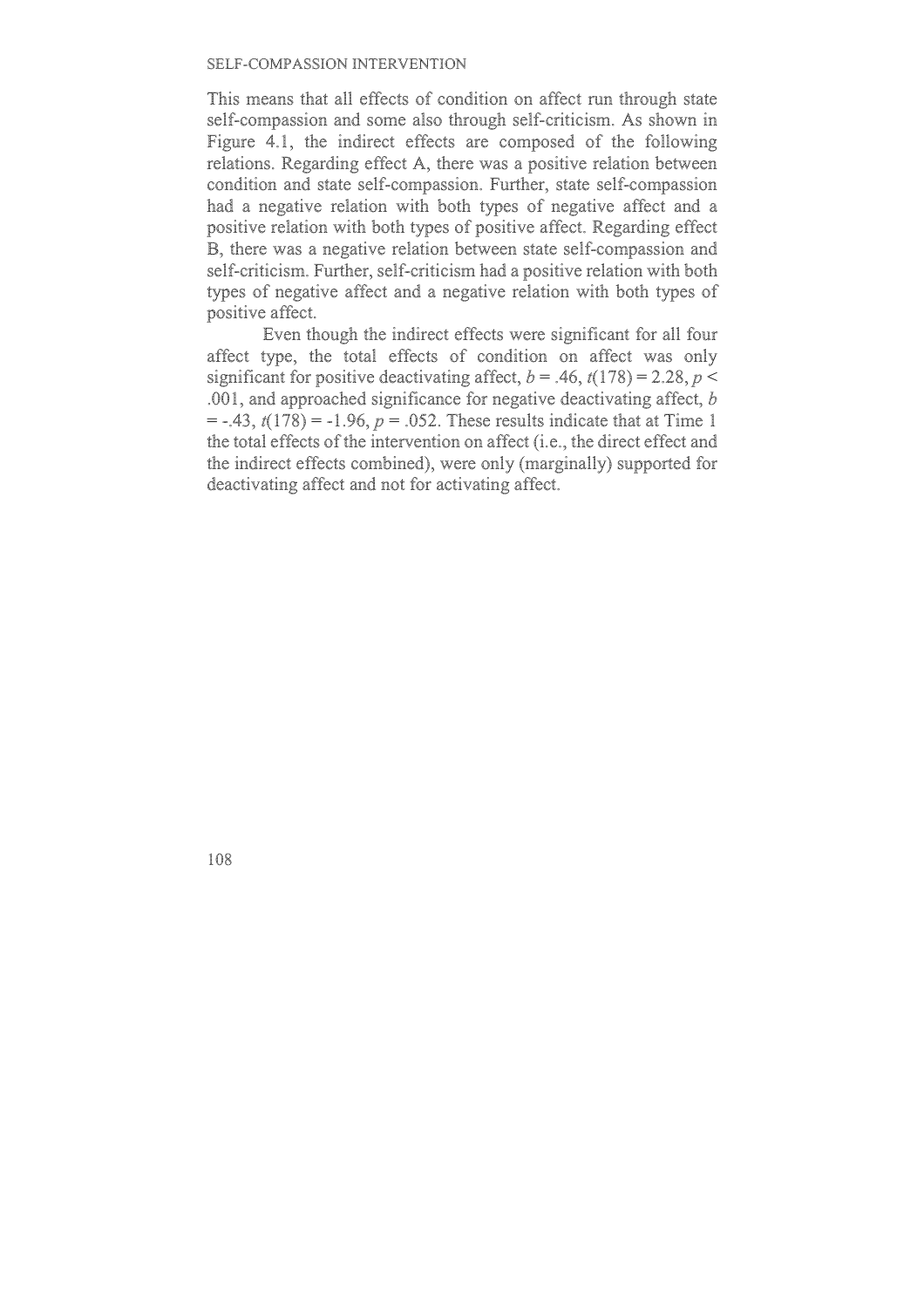Third, we examined the extent to which the effects of the intervention on job seeker affect hold over time from Time 1 to Time 2. Table 4.2 presents the raw means over time for the two conditions. We conducted four repeated measures analyses of variance (ANOVA) with the different types of affect at each measurement point (Time 0, 1, and 2) as within-participant variables and condition as between-participant variable. The repeated measures ANOVA assumptions of normality and homogeneity of variance were met. However, Mauchly's test indicated that the assumption of sphericity had been violated for positive activating affect. Therefore, we corrected the degrees of freedom for positive activating affect using Huynh-Feldt estimates of sphericity ( $\varepsilon$  = .97). With contrast analyses we examined the changes in affect in the two conditions in more detail.

#### Table 4.2

| Affect                   | Condition           |      | <b>Baseline</b><br>(T0) |      | Post<br>intervention<br>(T1) |      | Follow-up<br>(T2) |  |
|--------------------------|---------------------|------|-------------------------|------|------------------------------|------|-------------------|--|
|                          |                     | М    | <b>SD</b>               | M    | SD                           | М    | <b>SD</b>         |  |
| Negative activating      | Control             | 4.31 | 1.40                    | 4.19 | 1.42                         | 3.75 | 1.33              |  |
|                          | Self-<br>compassion | 4.40 | 1.44                    | 3.76 | 1.50                         | 3.51 | 1.44              |  |
| Negative<br>deactivating | Control             | 3.78 | 1.56                    | 4.02 | 1.46                         | 3.30 | 1.44              |  |
|                          | Self-<br>compassion | 3.80 | 1.60                    | 3.55 | 1.48                         | 3.03 | 1.47              |  |
| Positive activating      | Control             | 3.82 | 1.48                    | 3.85 | 1.39                         | 4.21 | 1.40              |  |
|                          | Self-<br>compassion | 4.00 | 1.51                    | 4.13 | 1.35                         | 4.23 | 1.51              |  |
| Positive deactivating    | Control             | 3.63 | 1.44                    | 3.84 | 1.32                         | 4.21 | 1.35              |  |
|                          | Self-<br>compassion | 3.68 | 1.37                    | 4.36 | 1.33                         | 4.38 | 1.45              |  |

*Values of different kinds of affect at the Time 0, Time 1, and Time 2 measurement for the control and the self-compassion condition* 

 $$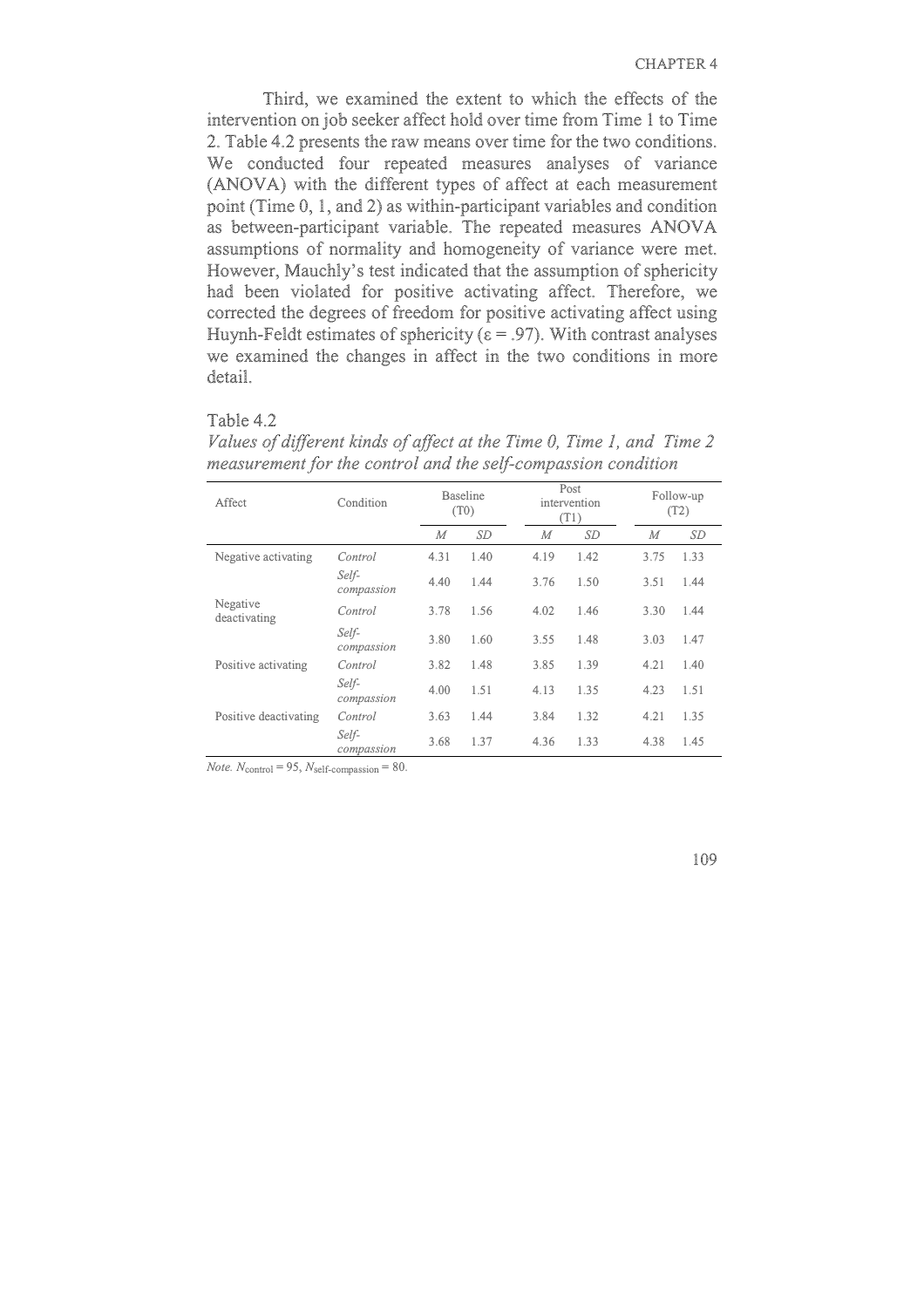Results for negative activating affect showed a significant main effect of time,  $F(2,346) = 42.73$ ,  $p < .001$ ,  $\eta_p^2 = .20$ , and a significant interaction between time and condition,  $F(2,346) = 5.68$ ,  $p = .004$ ,  $\eta^2$ <sub>p</sub> = .03 (see Figure 4.2). Contrast analyses showed a significant decrease in negative activating affect between Time 0 and Time 1 in the self-compassion condition  $(M_{\text{diff}} = -0.64, p < .001)$ , but not in the control condition. At Time 1, participants' mean negative activating affect was lower in the self-compassion condition than in the control condition, but this difference was only approaching significance ( $M_{\text{diff}}$  = -0.43,  $p = .055$ ). Negative activating affect significantly decreased between Time 1 and Time 2 in both the selfcompassion ( $M_{\text{diff}}$  = -0.25,  $p = .018$ ) and the control condition ( $M_{\text{diff}}$ )  $= -0.44$ ,  $p \le 0.001$ ). The difference in activating negative affect between conditions was not significant at Time 2.



*Figure 4.2.* Graphical representation of negative activating affect at the baseline, post-intervention and follow-up measurement for the selfcompassion and control condition. Significant difference in affect between times and conditions is indicated with an asterisk, nonsignificant differences is indicated with 'ns'.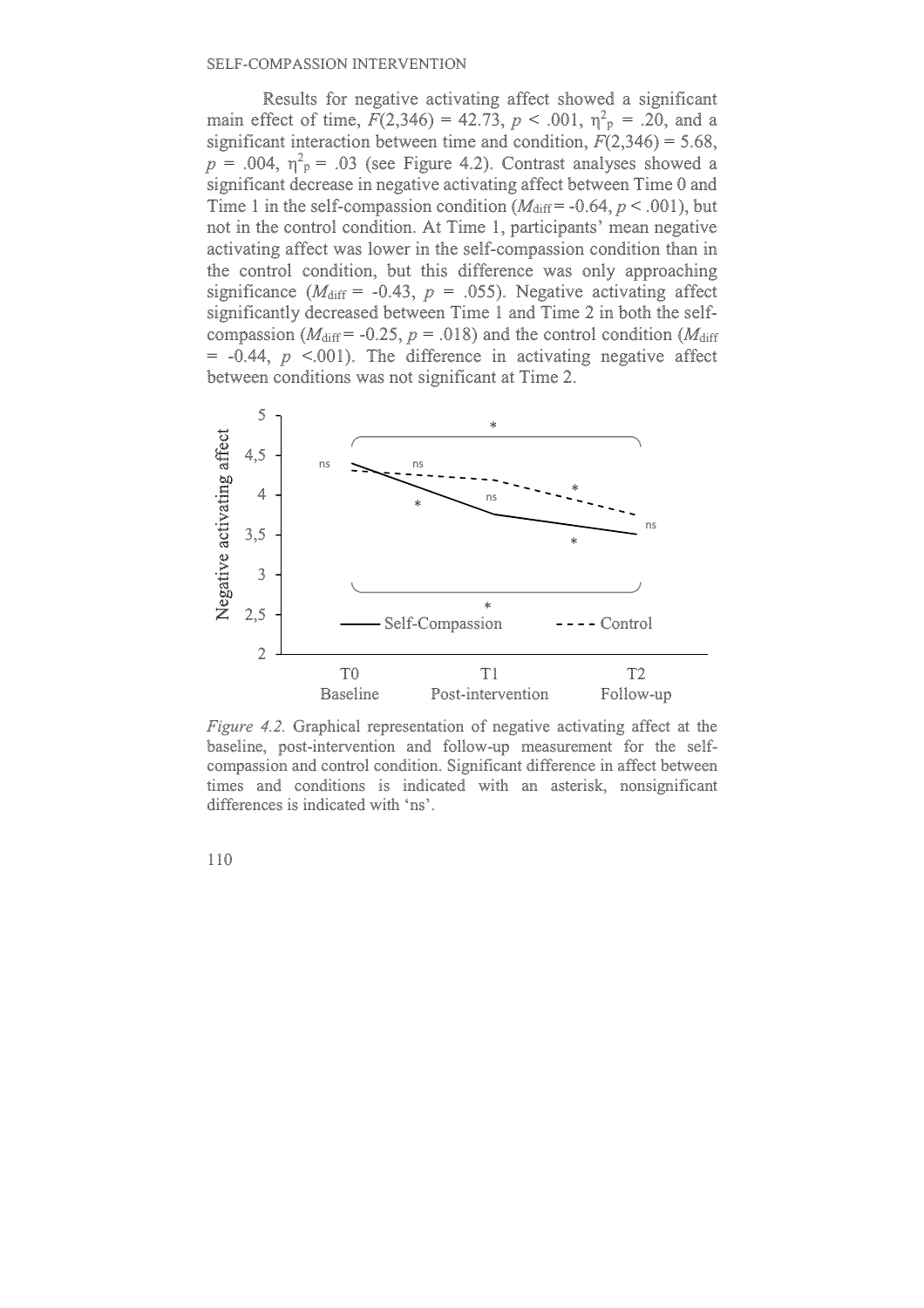Similarly, for negative deactivating affect we found a significant main effect of time,  $F(2,346) = 27.28$ ,  $p < .001$ ,  $\eta^2 p = .14$ , and a significant interaction between time and condition,  $F(2,346)$  = 3.24,  $p = 0.040$ ,  $\eta^2$ <sub>p</sub> = .02 (see Figure 4.3). Contrast analyses showed no significant change between Time 0 and Time 1 for negative deactivating affect, but a significant difference between conditions at Time 1, with less negative activating affect in the self-compassion condition in comparison to the control condition ( $M_{\text{diff}}$  = -0.47,  $p =$ .031). There was a significant decrease in negative deactivating affect between Time 1 and Time 2 for both control and self-compassion conditions  $(M_{\text{diff}} = -0.72, p \le .001; M_{\text{diff}} = -0.52, p \le .001,$ respectively). The difference in negative affect between conditions was not significant at Time 2.



*Figure 4.3.* Graphical representation of negative deactivating affect at the baseline, post-intervention and follow-up measurement for the selfcompassion and control condition. Significant difference in affect between times and conditions is indicated with an asterisk, nonsignificant differences is indicated with 'ns'.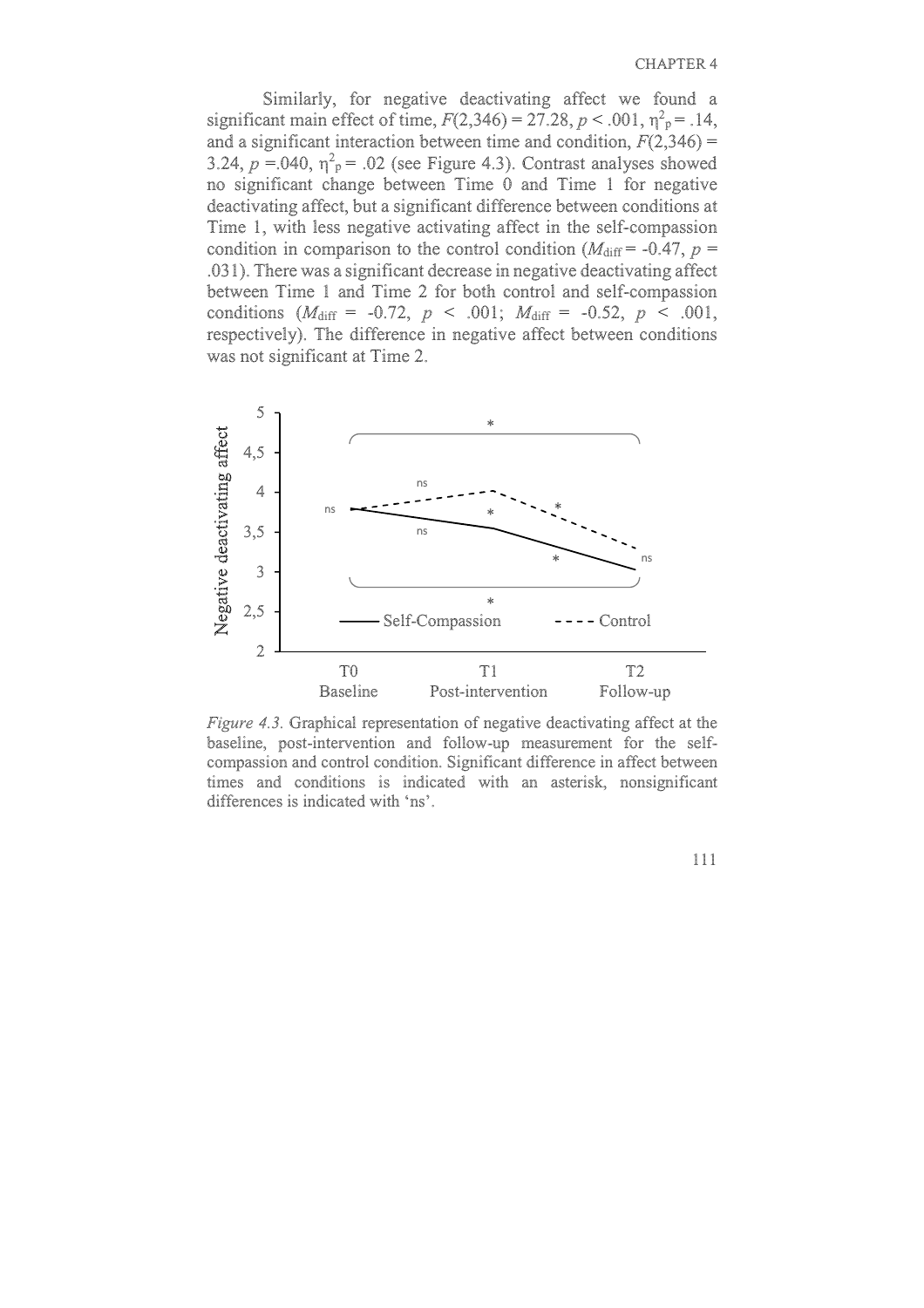Results for positive activating affect showed a significant main effect of time,  $F(1.94,335.70) = 5.60$ ,  $p = .004$ ,  $\eta^2 = .03$ , whereas the interaction between time and condition was not significant,  $F(1.94,335.70) = 0.90$ ,  $p = .41$ ,  $\eta^2$ <sub>p</sub> = .01 (see Figure 4.4). Positive activating affect did not increase between Time 0 and Time 1 in both conditions. In the control condition there was a significant increase between Time 0 and Time 2 ( $M_{\text{diff}} = 0.39$ ,  $p = .005$ ) and between Time 1 and Time 2 ( $M_{\text{diff}} = 0.36$ ,  $p = .002$ ). There was no significant difference in positive activating affect between the conditions at any of the time points.



*Figure 4.4.* Graphical representation of positive activating affect at the baseline, post-intervention and follow-up measurement for the selfcompassion and control condition. Significant difference in affect between times and conditions is indicated with an asterisk, nonsignificant differences is indicated with 'ns'.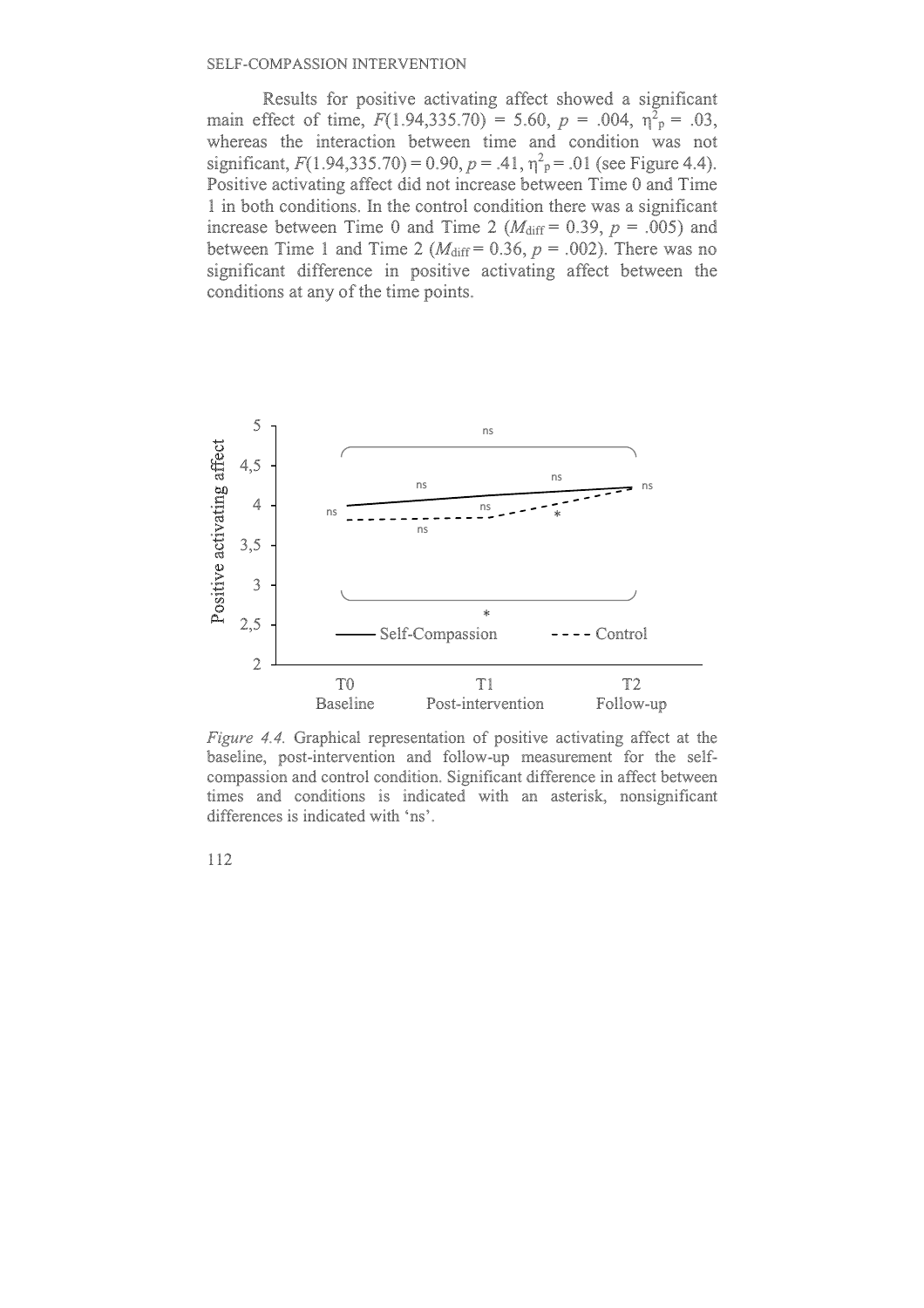For positive deactivating affect we found a significant main effect of time,  $F(2,346) = 23.73$ ,  $p < .001$ ,  $\eta_p^2 = .12$ , and a significant interaction between time and condition,  $F(2,346) = 3.33$ ,  $p = .037$ ,  $\eta^2$ <sub>p</sub> = .02 (see Figure 4.5). Contract analyses show that there was a significant increase between the Time 0 and Time 1 measure in the self-compassion condition ( $M_{\text{diff}} = 0.68$ ,  $p < .001$ ), but not in the control condition. At Time 1 participants mean positive deactivating affect was higher in the self-compassion condition than in the control condition ( $M_{\text{diff}}$  = 0.52,  $p = .011$ ). Subsequently, positive deactivating affect increased significantly between Time 1 and Time 2 in the control condition ( $M_{\text{diff}} = 0.37$ ,  $p = .002$ ), but not in the selfcompassion condition. Therefore, the difference in positive deactivating affect between the conditions was no longer significant at Time 2.



*Figure 4.5.* Graphical representation of positive deactivating affect at the baseline, post-intervention and follow-up measurement for the selfcompassion and control condition. Significant difference in affect between times and conditions is indicated with an asterisk, nonsignificant differences is indicated with 'ns'.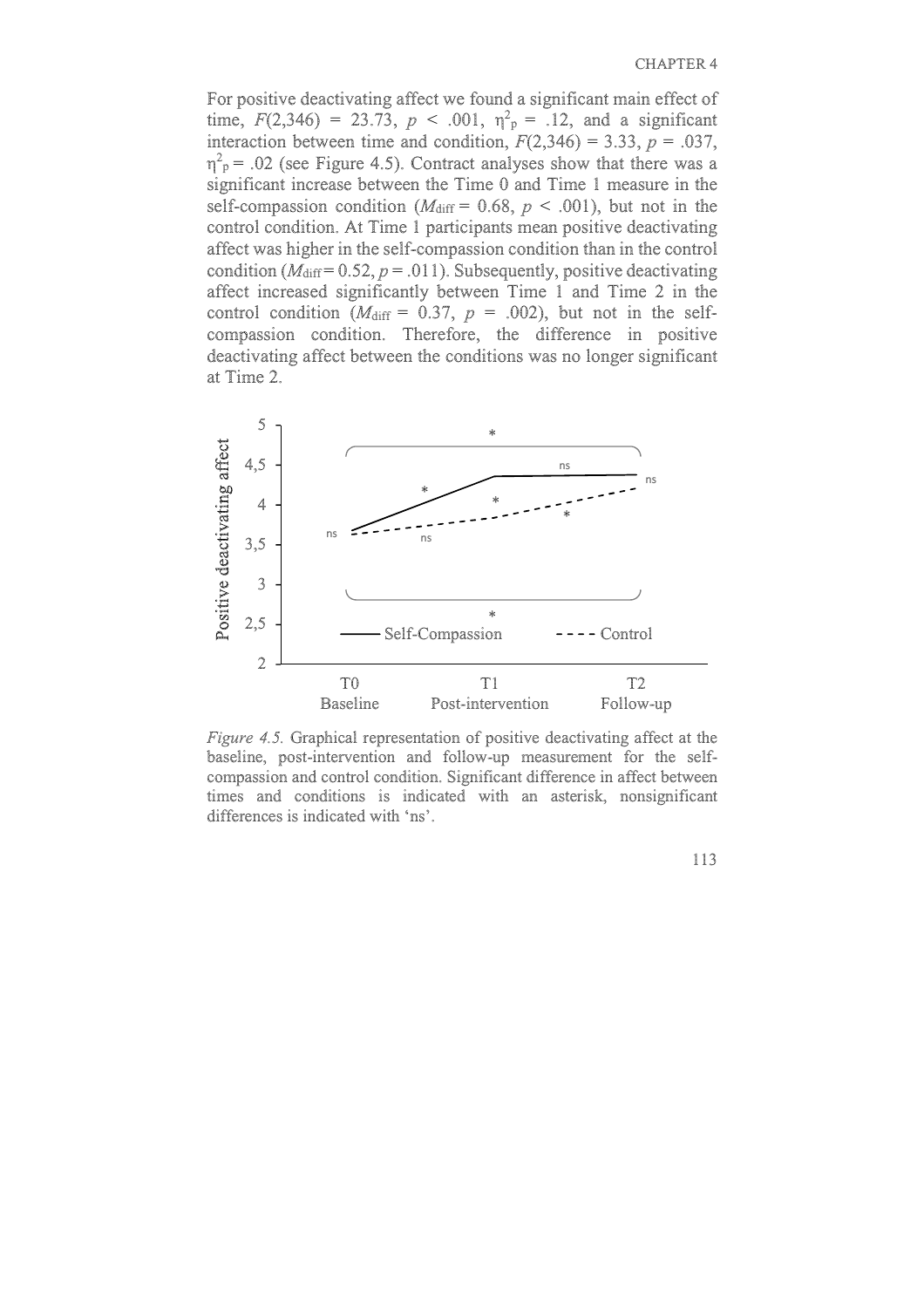#### **Discussion**

Job search is necessary to find a job but also negatively impacts how job seekers feel due to an abundance of negative job search experiences. This is problematic because research shows that especially positive affectivity relates to job search outcomes. In the current study we tested whether reflecting on negative job search experiences with self-compassion through a writing exercise can reduce negative affect and increase positive affect in comparison to reflecting on negative job search experiences freely.

Results showed that the self-compassion writing exercise increased job seekers' state self-compassion in comparison to reflecting freely, which in turn related to their affective responses to job search. This corresponds with previous research showing that self-compassion writing exercises effectively induce state selfcompassion (Breines & Chen, 2012), and with research showing that these exercises beneficially relate to participants' affect (Leary et al., 2007). We found no significant direct effects of the intervention on affect, but the intervention impacted job seekers' affect through increased state self-compassion and partly through reduced selfcriticism. More specifically, the intervention positively impacted state self-compassion, which related positively to positive affect and negatively to negative affect. In addition, state self-compassion related negatively to self-criticism, which related positively to negative affect and negatively to positive affect. Our findings are in line with self-compassion theorizing, which states that selfcompassioned individuals are better able to withstand negative experiences as these are not amplified by harsh self-judgement (Neff, 2003a). Previous research has shown a negative relation between self-compassion and self-criticism (Gilbert & Procter, 2006). Our study extends these findings by showing that reduced self-criticism in part explains the relation between self-compassion and affect.

Even though the indirect effects of the intervention on each of the four types of affect was significant, the total effect of the intervention on affect was only significant for positive deactivating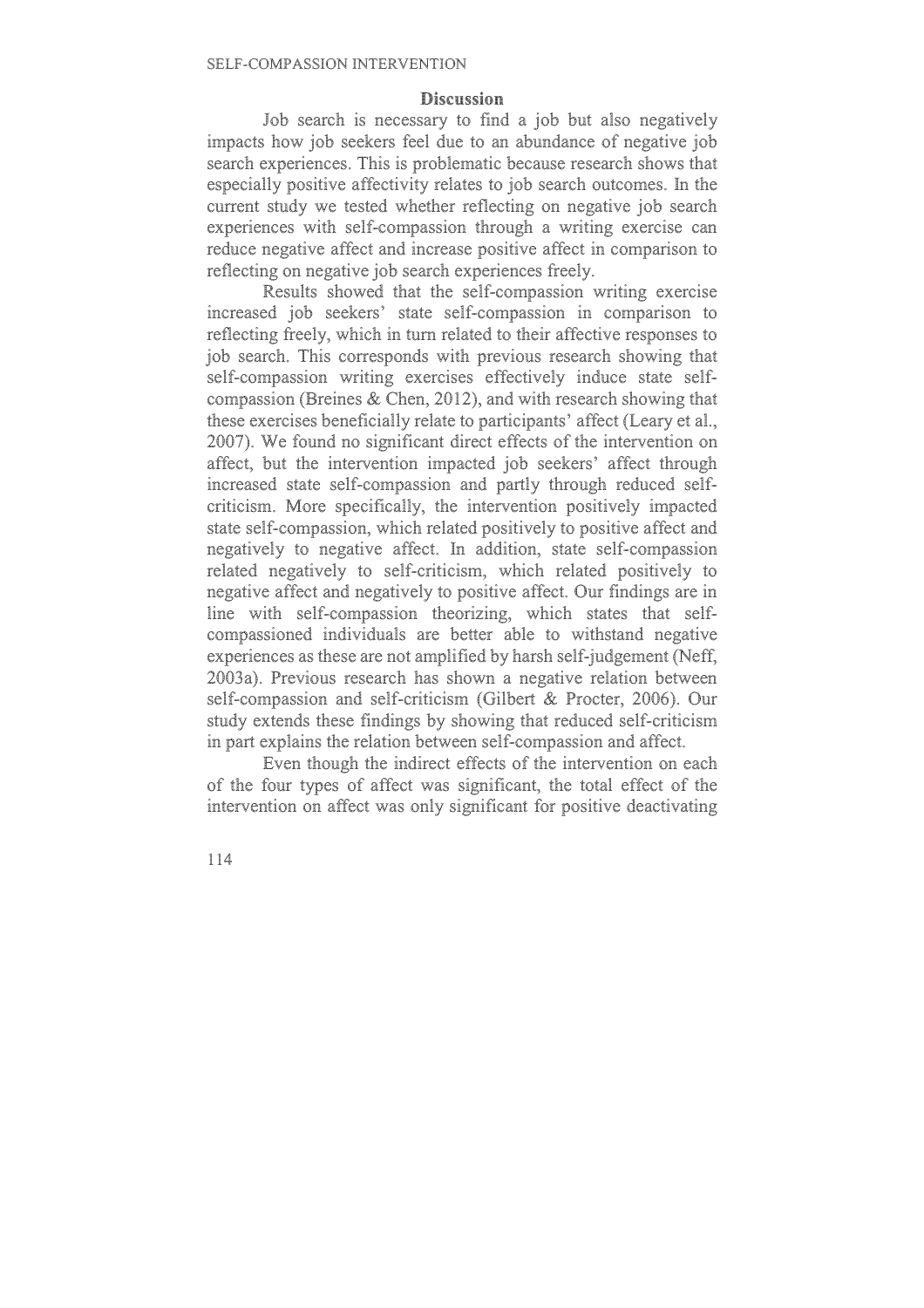affect and approached significance for negative deactivating affect. For activating affect we did not find significant total effects of the intervention. This can be understood when focusing on the differences in affect between the conditions immediately after the intervention. Specifically, after the intervention job seekers reported significantly less negative deactivating affect (e.g., sadness) and more positive deactivating affect (e.g., calmness) than after reflecting freely, while there were no significant differences between the two conditions in activating positive (e.g., cheerfulness) and negative affect (e.g., frustration). Job seekers who reflected with selfcompassion on their negative job search experiences generally felt less sad and more calm, but felt equally cheerful and frustrated as job seekers who had reflected freely. We might therefore tentatively conclude that deactivating emotions are somewhat more affected by the self-compassion intervention than activating emotions. Differences between conditions were no longer apparent in the follow-up measurement one week after the exercise. In both conditions job seekers felt better: they reported more deactivating positive affect and less deactivating negative affect in the follow-up measurement in comparison to the baseline measure. However, job seekers in the self-compassion condition felt better sooner (i.e., immediately after the intervention), while job seekers in the control condition caught up feeling equally well one week later.

Previous self-compassion intervention studies have looked at various outcomes, such as depressive symptoms and happiness (Shapira & Mongrain, 2010), general negative affect (Leary et al., 2007), improvement motivation (Breines & Chen, 2012), and psychopathological outcomes in clinical setting such as trauma recovery (Zeller, Yuval, Nitzan-Assayag, & Bernstein, 2015) or chronic self-loathing (Krawitz, 2012), but did not include all four types of affect as outcome variables. This study therefore contributes to self-compassion research by generating insight into the impact of self-compassion interventions on affect of different activation levels, that is, by showing differential effects for different types of affect.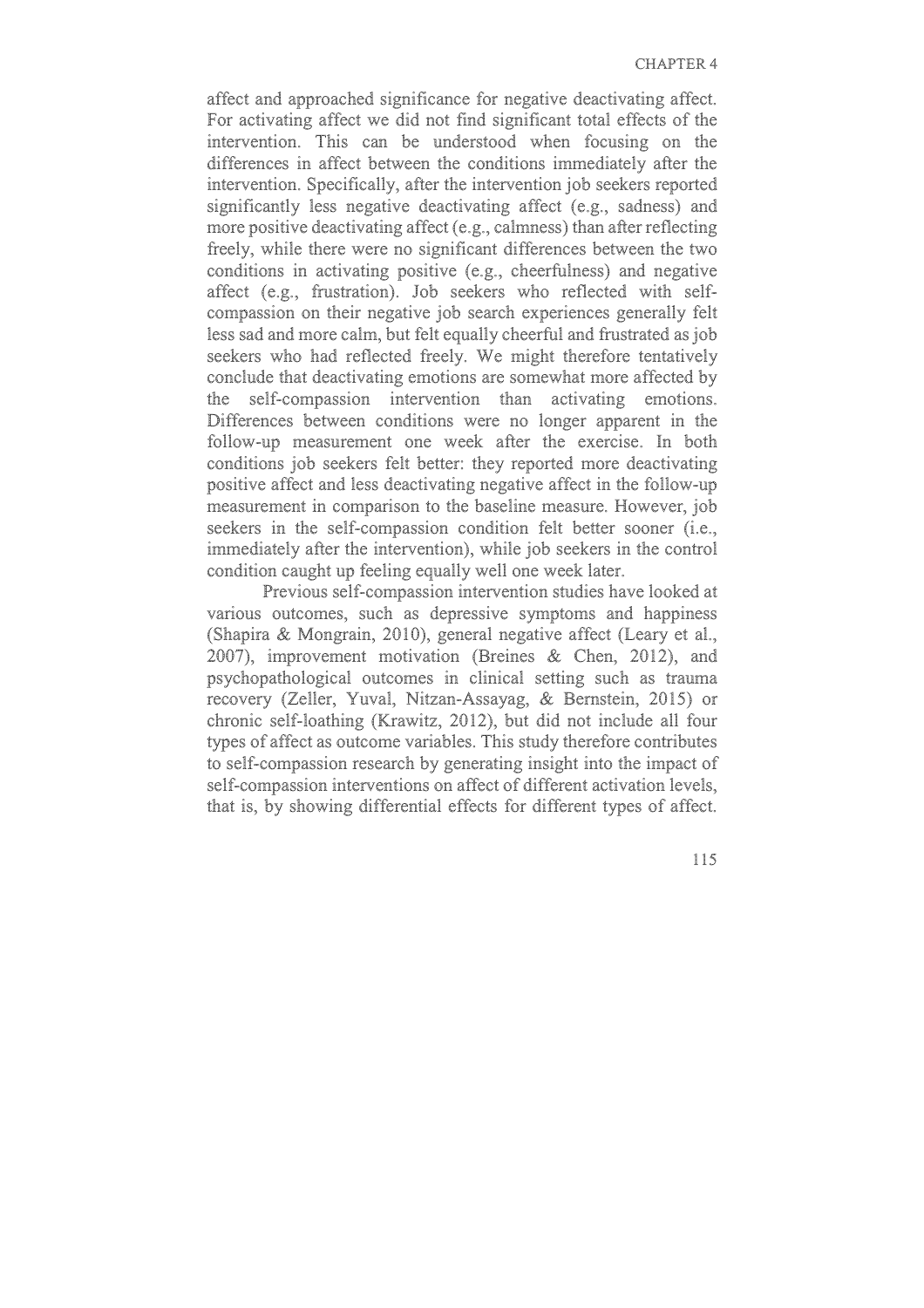Our results are thus partly in line with previous research, in that existing research suggests that self-compassion is beneficial for both deactivating and activating affect. For example, Kreemers et al. (2018) showed that trait self-compassion related similarly to affect with different activation levels: negative to negative (de)activating affect and positive to positive (de)activating affect. This pattern of findings is also apparent in our study between trait self-compassion and affect as measured at Time 0 (see Table 4.1) and between state self-compassion measured at Time 1 and Time 2 (see Table 4.1).

The fact that we do not seem to find the same effects of the intervention on affect may be attributed to the modesty of the intervention. A relatively short writing exercise filled out once can be expected to have less impact on state self-compassion than a week of daily exercises such as in the study of Shapira and Mongrain (2010). They conducted an intervention study with Canadian adults (Shapira & Mongrain, 2010) with seven daily repeated selfcompassion writing exercises. Their intervention reduced depressive symptoms and increased participants' experience of happiness. The decrease in depressive symptoms after a self-compassion intervention is in line with our results as these symptoms could be categorized as negative deactivating affect. The increase in happiness, however, is not in line with our results, as happiness is a form of positive activating affect and we did not find an increase in activating affect after our intervention. The beneficial effects of the self-compassion intervention with repeated self-compassion exercises did only became apparent three months after the exercises, and not one week after the exercise (Shapira & Mongrain, 2010). Combining our results with those of Shapira and Mongrain (2010) we conclude that the effect of a self-compassion intervention on how people feel depends on the frequency with which people are stimulated to be self-compassioned. To have a lasting effect on people's general sense of happiness or dejection self-compassion likely needs some time to be learned and routinized. These results emphasize the importance of taking time into account when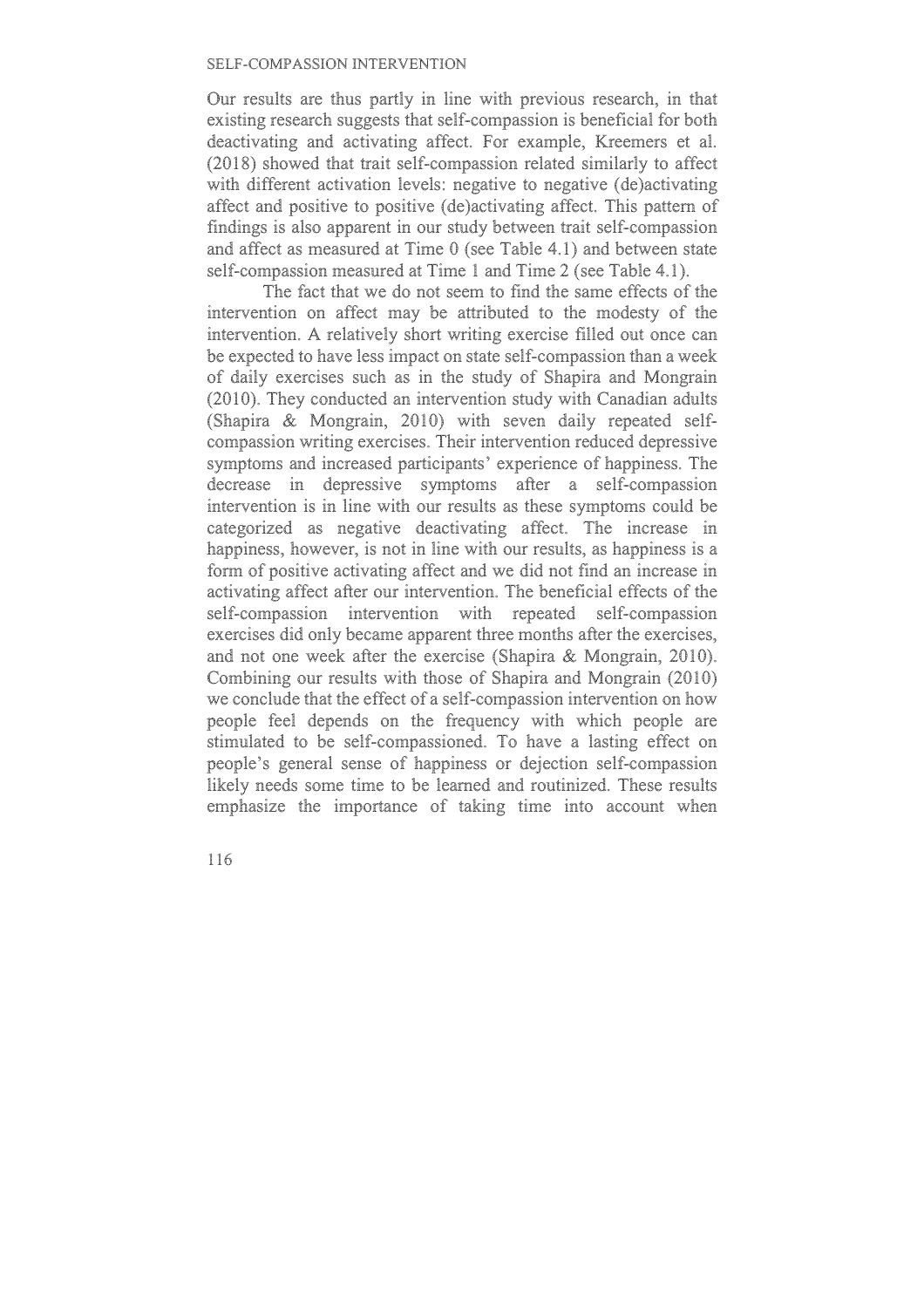researching the dynamics of emotion regulation through selfcompassion by having multiple follow-up measurements.

## **Implications**

Our findings have implications for both research and practice in the context of job search. Although previous correlational research (Kreemers et al., 2018) demonstrated that trait-self-compassion beneficially relates to job seekers' affect, it could not reveal directional causal relationships. In the current study, we address the call that various scholars (e.g., Aguinis & Edwards, 2014; Eden, 2017) made to adopt experimental field designs to provide more rigorous tests of our theories. By adopting an experimental design our results support the causal effect of state self-compassion on job seekers' emotional responses, which provides evidence for selfcompassion theory in the context of job seeking. In addition, we contribute to our understanding of how self-compassion makes job seekers feel better by identifying self-criticism as mediator of the relation between self-compassion and affect. Hereby we add weight to the notion that self-compassion may help to reduce self-criticism and that interventions could be tailored to specific sensitive groups (e.g., those who suffer more from self-criticism; Shapira & Mongrain, 2010).

Furthermore, by showing that self-compassion has the potential to aid job seekers in effectively dealing with negative job search experiences, we gained insights that can be implemented in practice (e.g., unemployment counseling; career counseling; job search interventions). The writing exercises can function as a starting point to further develop or extend interventions aimed at job seekers taking a self-compassioned perspective toward their difficulties, which can help them to retain or increase the positive emotions that benefit their job search. Thus far, stress management interventions have not been found effective in the context of job search (see Liu, Huang, et al., 2014 for meta analyses). Self-compassion may not only benefit job seekers' emotional well-being but may also improve their motivation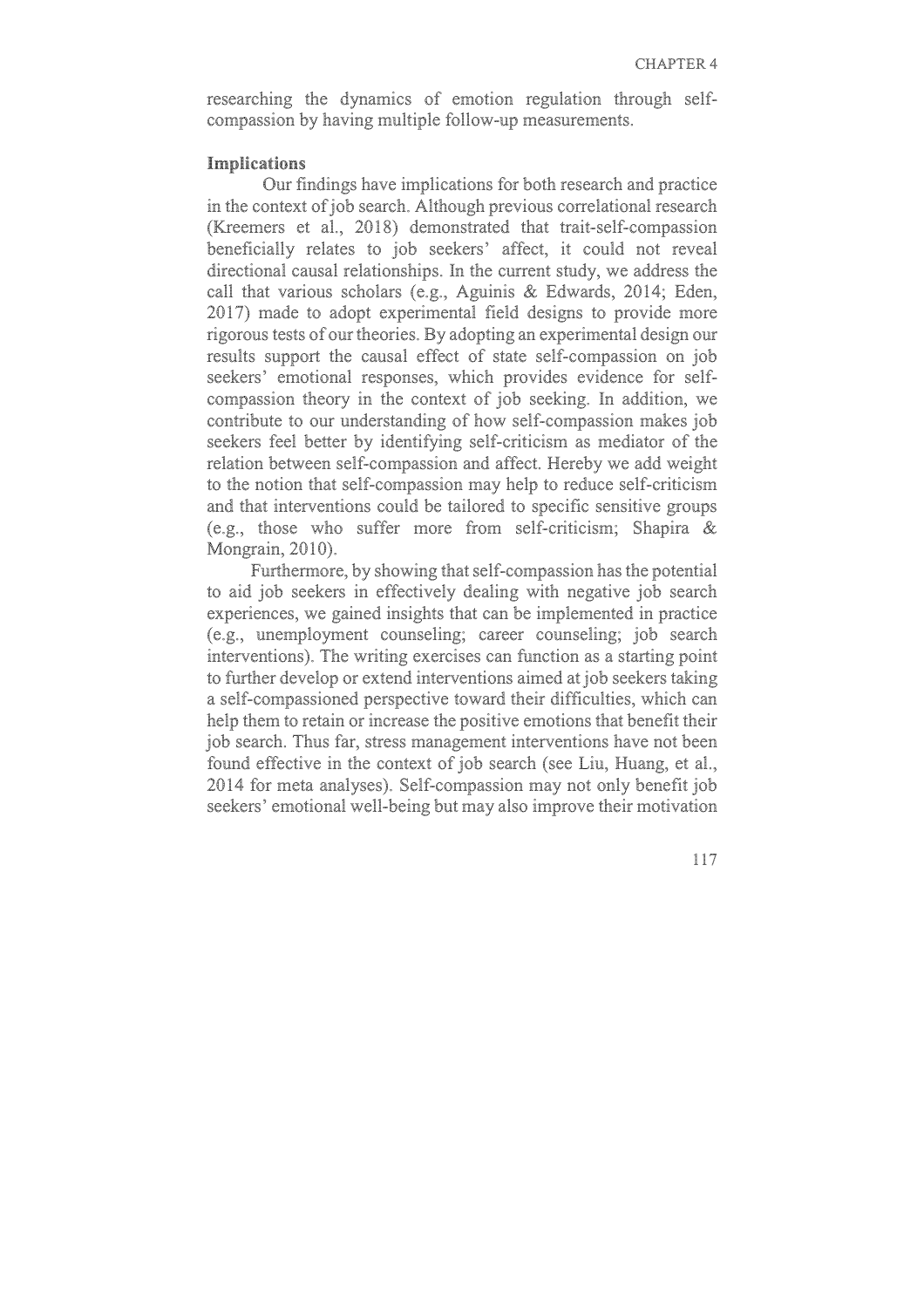as was shown in prior research on people's responses to negative feedback (Breines & Chen, 2012). Considering that job seekers have to continue to search for a job also after negative feedback, selfcompassion could encourage them to do so. In future research job search success should therefore also be taken into account as an outcome of a self-compassion intervention.

Our results add to the increasing amount of literature that distinguishes different activation levels of affect (e.g., Baas et al., 2008; Carver, 2004; Feldman Barrett & Russell, 1998; Russell, 2003; Taylor, 1991; Watson & Tellegen, 1985; Wrzus et al., 2015; Yik et al., 2011) by showing that our self-compassion intervention was effective for positive and negative deactivating affect but not for activating affect. In other words, reflecting on negative job search experiences generally made job seekers more calm and less sad but not more cheerful or less frustrated than reflecting freely. These outcomes are perhaps explainable by self-compassion's self-soothing properties. According to the social mentality theory (Gilbert, 1989), which draws on principles of evolutionary biology, neurobiology, and attachment theory, self-compassion deactivates the threat system (associated with feelings of insecurity, defensiveness and the limbic system) and activates the self-soothing system (associated with feelings of secure attachment, safeness, and the oxytocin–opiate system). This self-soothing system speaks more to deactivating affect and might therefore explain why a self-compassion intervention influences these emotions more strongly.

## **Limitations and Future Research**

To put our results into perspective we have to take the limitations of our research into account. Firstly, our intervention was small and its effects were modest. Our results show that a selfcompassion exercise can have a beneficial impact on state selfcompassion, self-criticism, and affective responses to negative job search experiences immediately after the intervention. Our results also show that the impact of the exercises on affect were matched by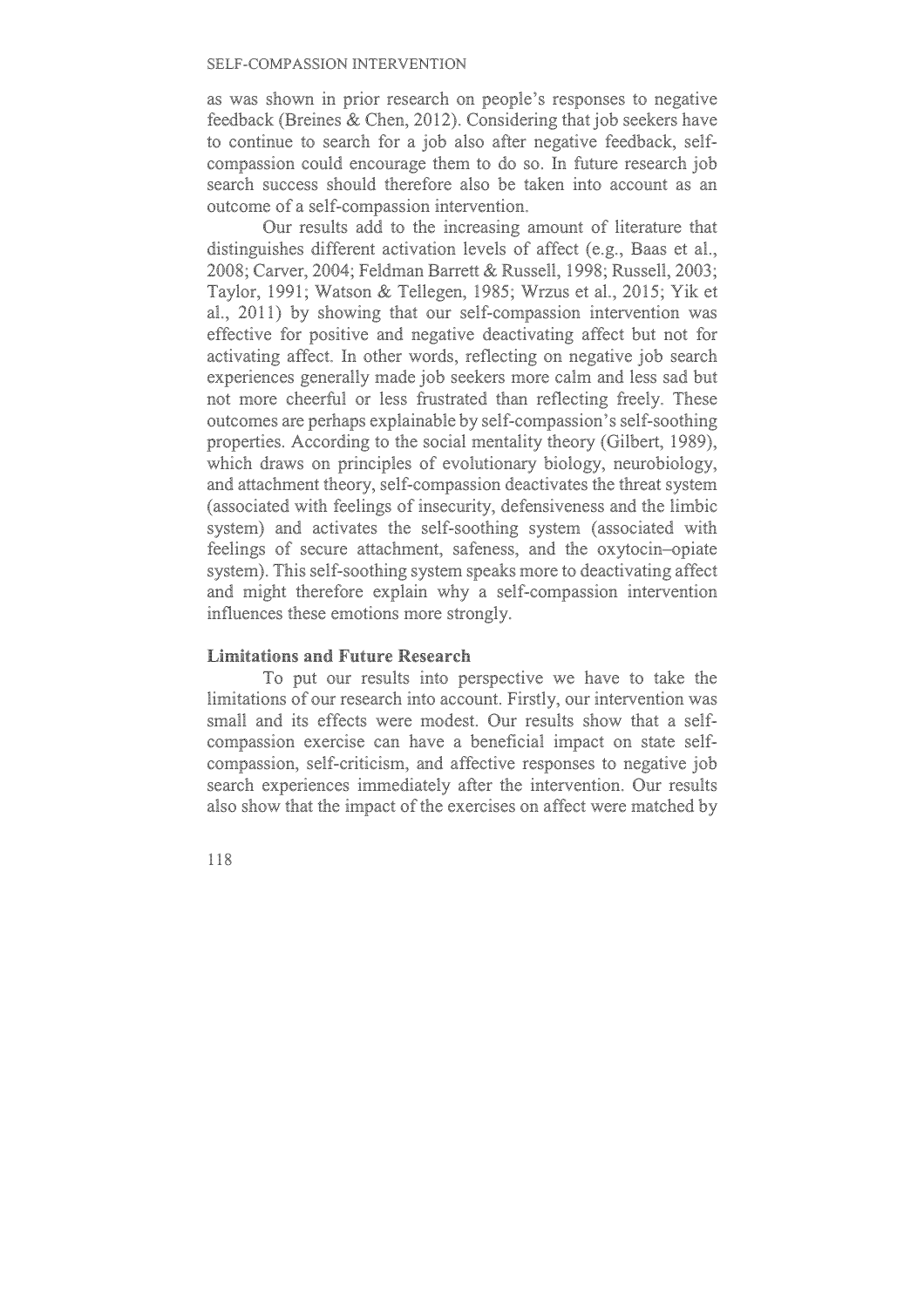the control condition within a week time. Given that our intervention was small and performed in a field setting, which carries more noise than a lab setting, having a modest effect is understandable and even promising (Prentice & Miller, 1992). In recent years there has been a development towards briefer and more precise psychological interventions, called wise interventions (Walton, 2014). These interventions aim to "alter a specific way in which people think or feel in the normal course of their lives to help them flourish" (Walton, 2014, p.73) and they are furthermore characterized by lasting effects over time. Inducing self-compassion fits that description of a wise intervention. However, wise interventions will affect long-term outcomes only if they alter critical recursive processes. Future research could therefore focus on ways to make a self-compassion intervention more recursive.

Second, the aim of our study was to help job seekers deal with negative job search experiences and reduce their negative affect and increase their positive affect because previous research (Turban et al., 2013) has shown that especially positive affectivity beneficially relates to job search outcomes. Our research was the first step to testing the effectiveness of a self-compassion intervention for job seekers. Although we showed that the intervention impacted job seekers' affective responses beneficially, we need additional data to test whether the improved affective responses can be replicated and translate to better job search behaviors and outcomes. Future research could therefore include more outcome measures that could tap into job search behavior (e.g., job search strategies, Crossley & Highhouse, 2005), job search systematicity (Chapter 2 in this dissertation;) and job search success (e.g., interview invitations, job offers, cf. Saks, 2006).

All participants were asked to reflect on their worse negative job search experience. This reflection constitutes a wide range of experiences which happened to the job seekers longer or less long ago. We did not control for the intensity of the experience or the time that had been passed since the event had happened, since we were